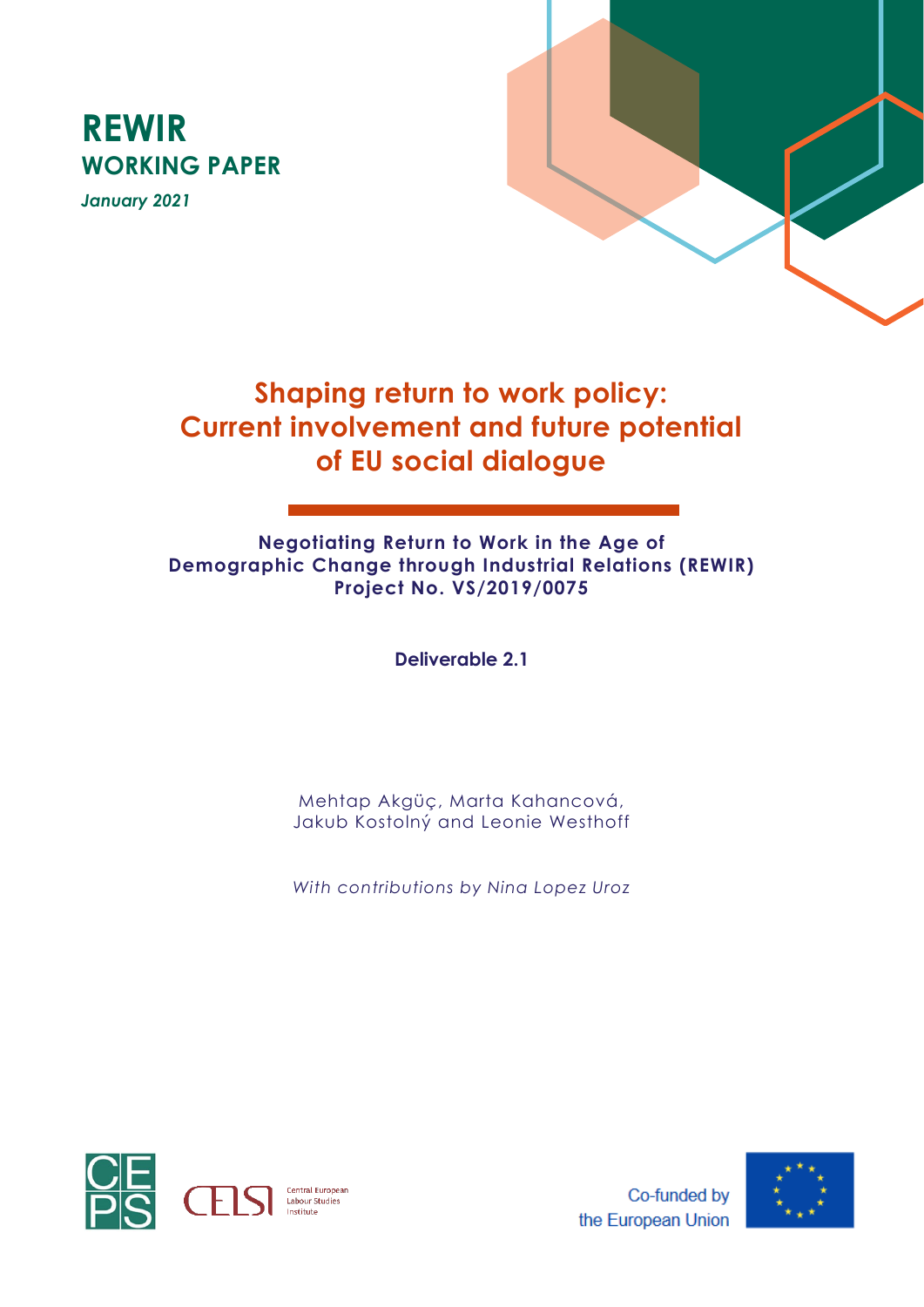# Table of Contents

| 1. |               |                                                                                          |  |
|----|---------------|------------------------------------------------------------------------------------------|--|
| 2. |               | Return to work after chronic disease in the EU: existing policy framework and tools  7   |  |
|    | 2.1           |                                                                                          |  |
|    | $2.2^{\circ}$ |                                                                                          |  |
|    |               | 3. Policymaking in the EU and return to work: a role for social dialogue? 12             |  |
|    | 3.1           | Stakeholder engagement in return to work at EU level: are social partners part of        |  |
|    |               |                                                                                          |  |
|    | 3.2           | Juxtaposing social partner involvement in return to work at EU and national level:       |  |
|    |               |                                                                                          |  |
|    |               | 3.3 EU level return to work policy: national and EU level stakeholders' views on the way |  |
|    |               |                                                                                          |  |
|    |               |                                                                                          |  |
|    |               |                                                                                          |  |
|    |               |                                                                                          |  |
|    |               |                                                                                          |  |
|    |               |                                                                                          |  |
|    |               |                                                                                          |  |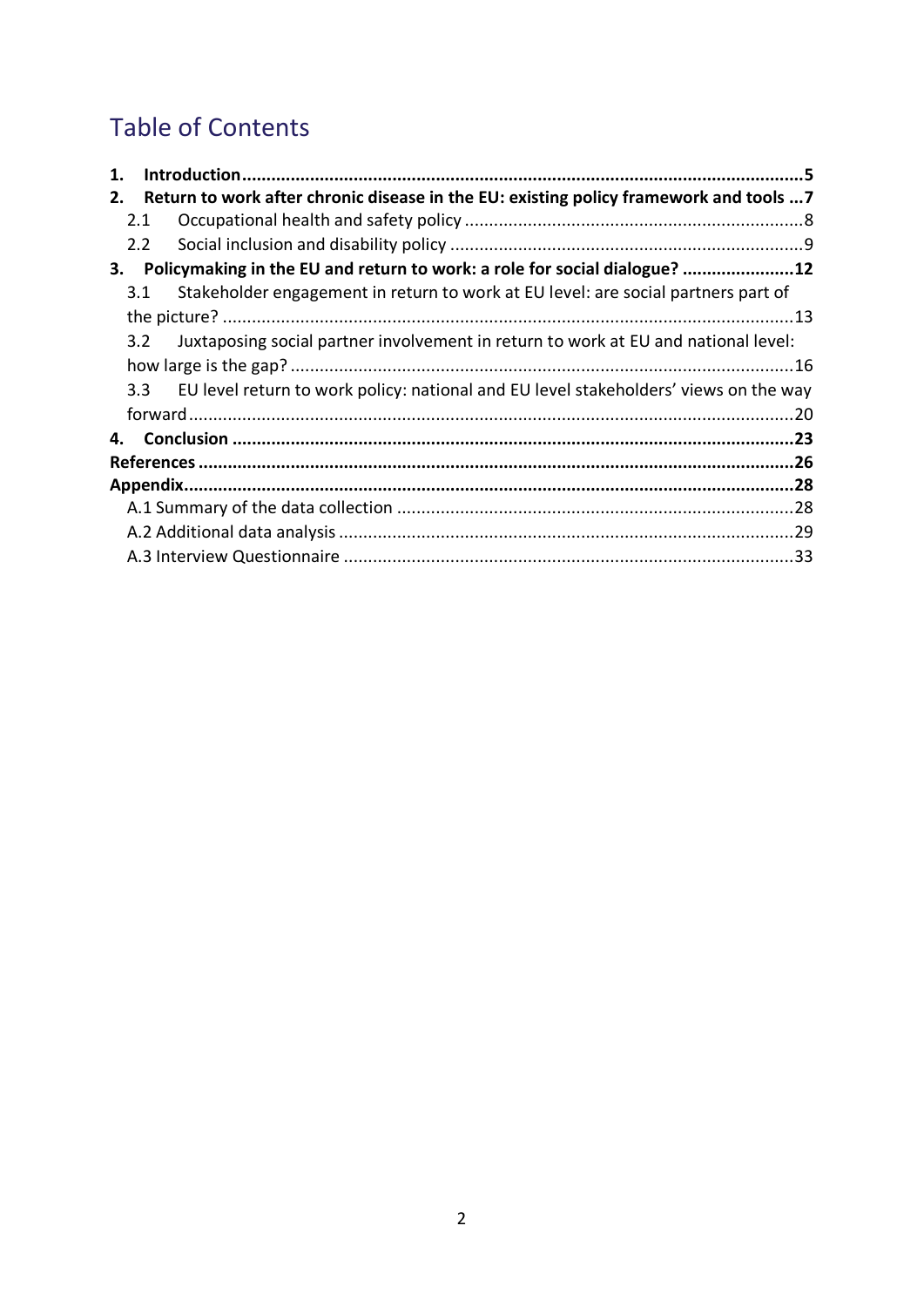# **List of Tables**

| Table A3. National social partners' awareness of EU level return to work policies by      |  |
|-------------------------------------------------------------------------------------------|--|
|                                                                                           |  |
| Table A4. National social partners' awareness of EU level return to work policies by type |  |
|                                                                                           |  |
| Table A5. National social partners' awareness of national-level policies and measures to  |  |
| support return to work after chronic illness by type of social partner organization 29    |  |

# **List of Figures**

| Figure 1. Proportion suffering from a long-standing illness or health problem, 20186      |     |
|-------------------------------------------------------------------------------------------|-----|
| Figure 2. National social partners' evaluation of their country's current legislative and |     |
|                                                                                           |     |
| Figure 3. Social partner involvement in national return to work policy 18                 |     |
| Figure 4. Types of national social partner activities perceived as relevant for national  |     |
|                                                                                           | .18 |
| Figure 5. Obstacles for national social partner involvement in return to work policy 19   |     |
| Figure 6. National social partners' perception of European policy on return to work20     |     |
| Figure 7. National social partners' perception of role of EU level social dialogue        |     |
|                                                                                           |     |
| Figure A8. National social partners' perception of trade union involvement in shaping     |     |
|                                                                                           | .30 |
| Figure A9. National social partners' perception of trade union involvement in national    |     |
|                                                                                           | 30  |
| Figure A10. National social partners' perception of employer associations' involvement    |     |
|                                                                                           |     |
| Figure A11: National social partners' perception of employer associations' involvement    |     |
|                                                                                           |     |
| Figure A12. National social partners' views on cooperation between stakeholders in        |     |
|                                                                                           |     |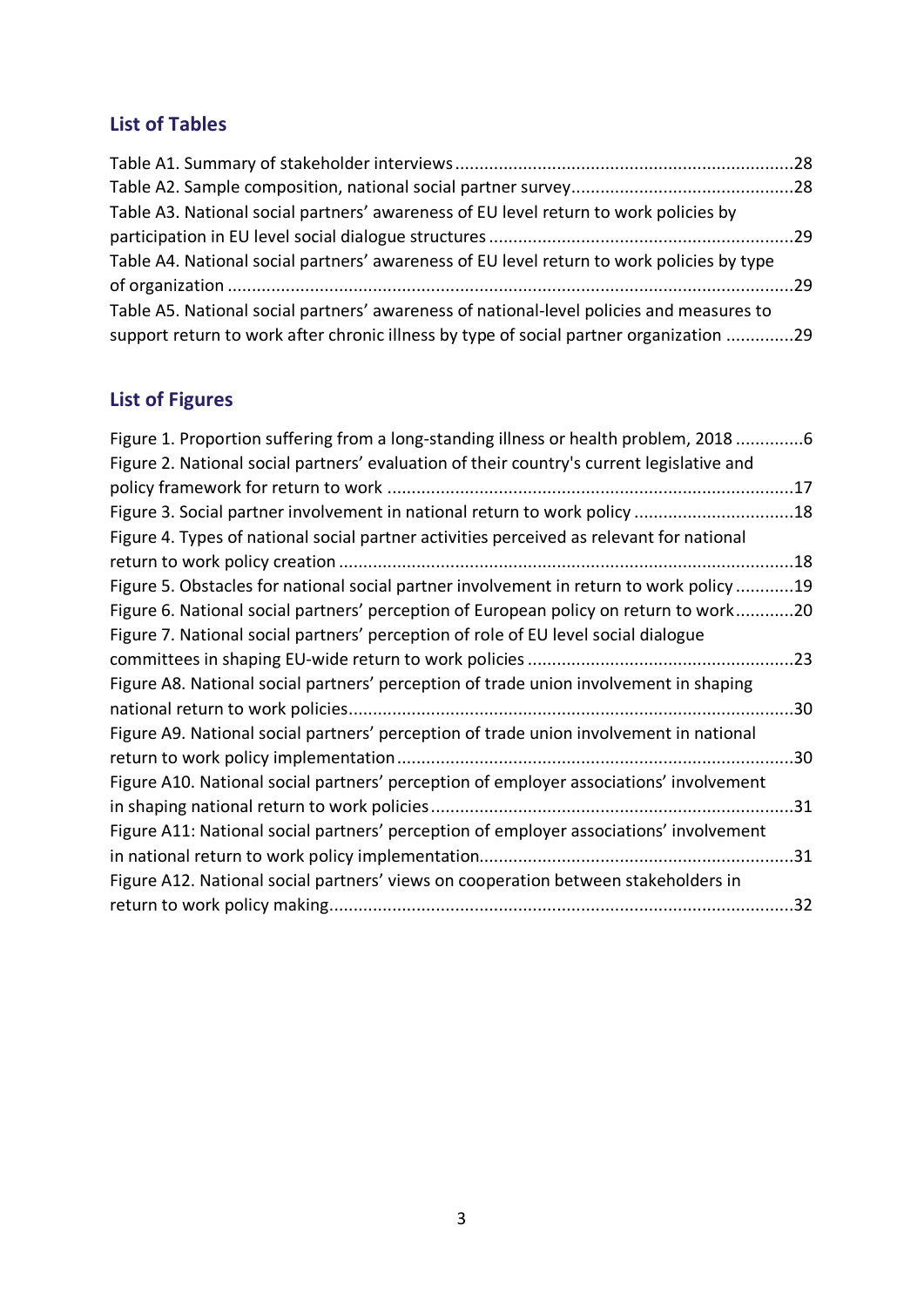# **List of Abbreviations**

| <b>CEEP</b>       | Centre Européen de l'Entreprise Publique                                                    |
|-------------------|---------------------------------------------------------------------------------------------|
| <b>ETUC</b>       | <b>European Trade Union Congress</b>                                                        |
| EU                | <b>European Union</b>                                                                       |
| Eurofound         | European Foundation for the Improvement of Living and Working Conditions                    |
| EU-OSHA           | European Agency for Safety and Health at Work                                               |
| ILO.              | International Labour Organization                                                           |
| <b>MSD</b>        | Musculoskeletal Disorder                                                                    |
| <b>NGO</b>        | Non-governmental Organisation                                                               |
| <b>OECD</b>       | Organisation for Economic Cooperation and Development                                       |
| <b>REWIR</b>      | Negotiating Return to Work in the Age of Demographic Change Through Industrial<br>Relations |
| <b>RTW</b>        | <b>Return to Work</b>                                                                       |
| <b>SME United</b> | European Association of Craft, Small and Medium-Sized Enterprises                           |
| UN                | <b>United Nations</b>                                                                       |
| <b>WHO</b>        | World Health Organization                                                                   |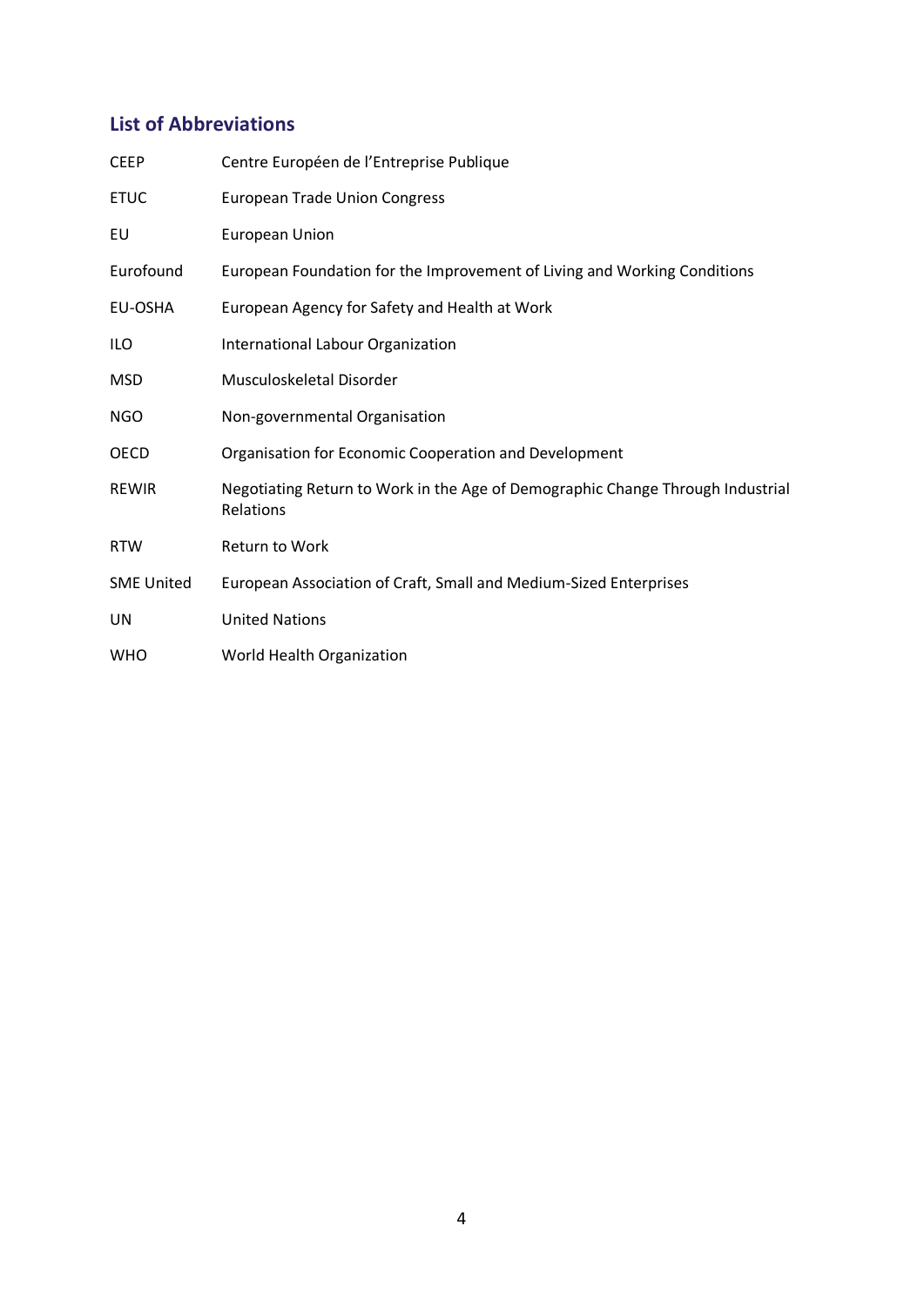# <span id="page-4-0"></span>**1. Introduction**

In recent decades, labour markets have undergone significant transformation due to demographic change and population ageing. Policies to extend working lives and promote labour market inclusion are essential for ensuring the sustainability of European social security systems and the functioning of labour markets. In this context, measures to facilitate the return to work of individuals who have experienced a chronic disease are a key policy instrument. This report sets out to analyse the European Union (EU) policy framework on the issue of return to work and, in particular, the involvement of industrial relations actors in designing such policy.

For the purposes of this report, chronic diseases are understood as diseases of long duration and slow progression, examples of which include cancer, cardiovascular diseases, diabetes, musculoskeletal disorders (MSDs) and some mental disorders (Akgüç et al, 2020). These diseases represent a considerable burden to labour markets, as the main cause of morbidity and mortality in the EU (Guazzi et al, 2014). For instance, while it can be difficult to isolate the precise factors behind the disease, cancer has been identified as a primary cause leading to work-related death in the EU (European Commission, 2017).

The concept of chronic diseases is closely related to that of disability, where a disabled person is understood as "an individual whose prospects of securing, retaining and advancing in suitable employment are substantially reduced as a result of a duly recognised physical or mental impairment."[1](#page-4-1) Indeed, long-term sickness absence can often be a precursor of disability (OECD, 2010), and the line between chronic disease and disability can be blurry. Accordingly, the European Court of Justice has made several rulings suggesting that some chronic diseases may be included in the definition of disability (Eurofound, 2019). Given the overlap between the two subjects, (potentially) relevant legislation and policy on disability is referenced where applicable.

The prevalence of chronic disease is a significant issue in Europe. According to Eurofound (2019), over a quarter of the working population in the EU reports living with a chronic disease. Work-related health problems are more prevalent in older age groups (EU-OSHA, 2016), with workers over the age of 50 more than twice as likely to have a chronic illness compared to workers below the age of 35 (Eurofound, 2019). Given the general trend of ageing European populations and the necessity to extend working lives, chronic diseases are expected to become even more prevalent in the future. Indeed, between 2010 and 2018 the proportion of working-age individuals (aged between 16-64) reporting a long-standing illness or health increased from [2](#page-4-2)4.8% to 29.3% across EU27 countries.<sup>2</sup> The incidence of chronic morbidity varies across European countries, as illustrated by [Figure 1.](#page-5-0)

<span id="page-4-1"></span><sup>1</sup> Se[e https://www.ilo.org/dyn/normlex/en/f?p=NORMLEXPUB:12100:0::NO::P12100\\_ILO\\_CODE:C159](https://www.ilo.org/dyn/normlex/en/f?p=NORMLEXPUB:12100:0::NO::P12100_ILO_CODE:C159)

<span id="page-4-2"></span><sup>2</sup> Source: Eurostat, hlth\_silc\_04, extracted 10 November 2020.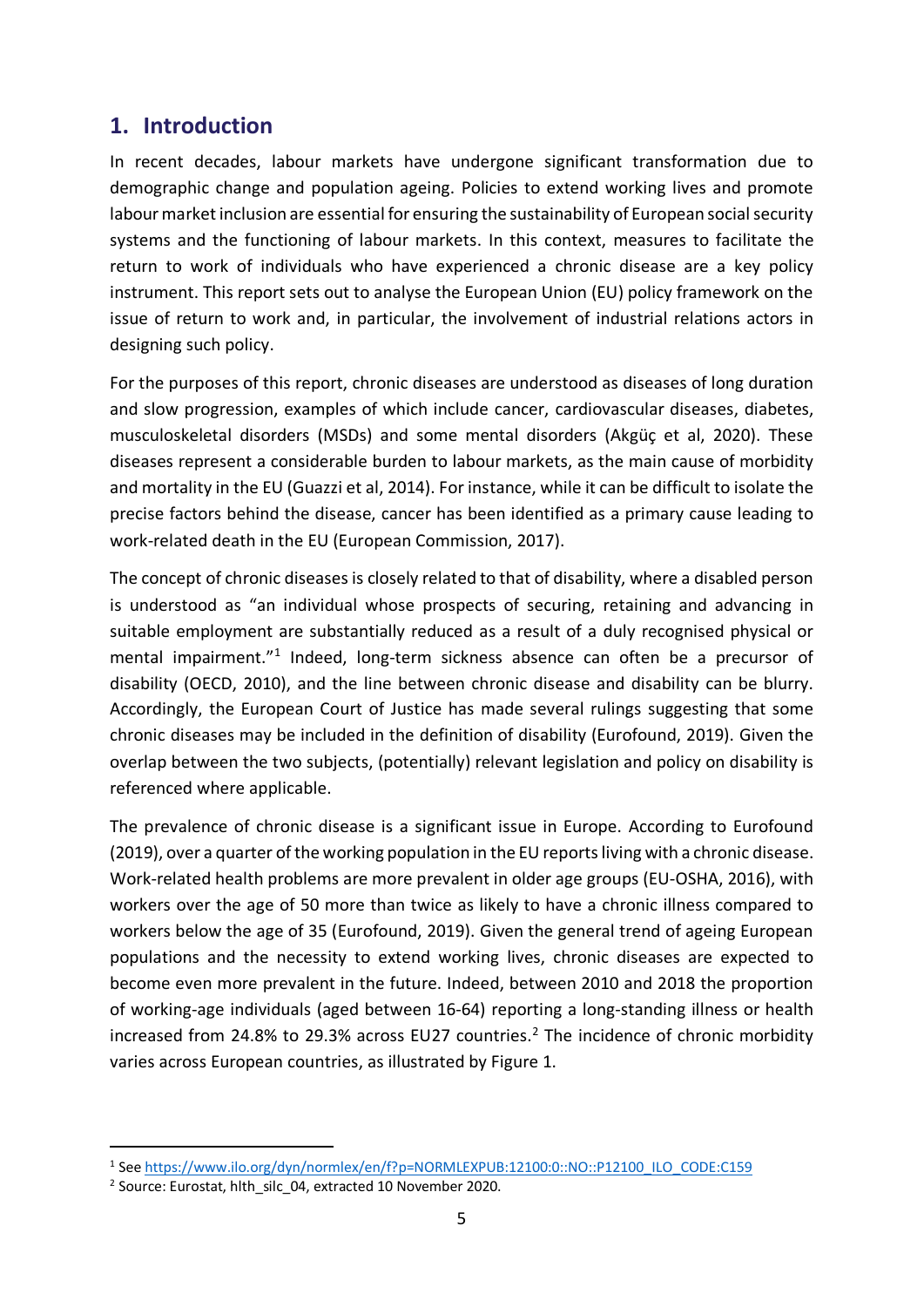

<span id="page-5-0"></span>*Figure 1. Proportion suffering from a long-standing illness or health problem, 2018*

*Source*: Eurostat, hlth\_silc\_04, extracted 10 November 2020. Data for individuals aged 16-64.

The prevalence of chronic diseases is a significant challenge to labour market integration. In EU27 countries, almost 30 million individuals are limited in the amount of work they can do due to longstanding health problems or difficulties in performing basic activities.<sup>[3](#page-5-1)</sup> Chronic disease increases the likelihood that an individual will withdraw from the labour market either temporarily or permanently through disability, long-term unemployment or early retirement (Eurofound, 2019; EU-OSHA, 2016). In addition to absence from work, chronic disease is also associated with presenteeism at work, that is, the inability of the worker to function fully due to illness or other medical conditions. Presenteeism is estimated to cut individual productivity by one third or more (Hemp, 2004).

Reduced individual productivity and potential loss of employment have negative consequences at the individual and societal levels. For employees with a chronic disease, work is important as it allows them to be financially independent, develop social contacts and contribute to society (Vooijs et al, 2018). As such, loss of work is associated with negative financial and mental health consequences. Moreover, there is often further impact on caregivers, who may also be forced to drop out of the labour market to assume caring responsibilities (European Parliament, 2018). For companies and businesses, return to work can be a challenging process, particularly for micro and small companies with lower worker turnover and difficulties in adjusting workflow (European Commission, 2017). On a macroeconomic level, significant productivity losses may be incurred due to foregone labour force potential. For instance, recent estimates suggest that while the direct costs of workrelated cancer in terms of healthcare, sickness and disability benefits, and productivity losses amount to 4-7 billion EUR, indirect costs can reach up to 350 billion EUR annually (European Commission, 2017).

Against this background, an analysis of current return to work policy in the European Union as well as the potential for future change is called for. This report is part of the project Negotiating Return to Work in the Age of Demographic Change through Industrial Relations (REWIR), which seeks to improve expertise on this subject. It focuses in particular on the

<span id="page-5-1"></span><sup>&</sup>lt;sup>3</sup> Source: Eurostat, hlth\_dlm150, extracted 16 November 2020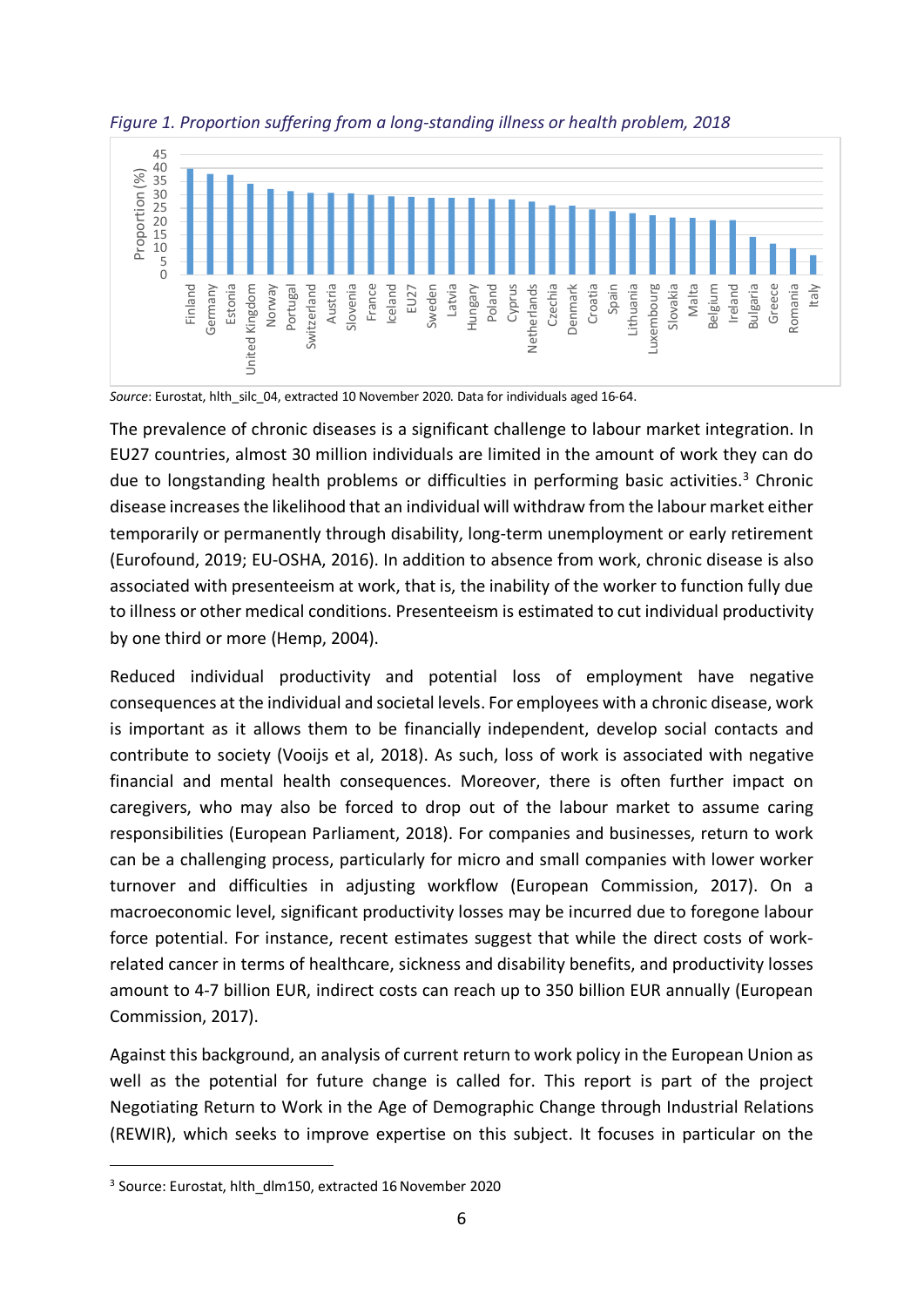potential role of industrial relations structures as playing a key role in shaping and implementing health and safety policy (European Commission, 2017). Return to work is understood here as "a concept encompassing all procedures and initiatives intended to facilitate the workplace integration of persons who experience a reduction in work capacity or capability, whether this is due to invalidity, illness or ageing" (ISSA, 2013).

The aim of this research report is to analyse return to work policy at the European Union level, assess the relevance of EU level social dialogue<sup>[4](#page-6-1)</sup> to policymaking in this area, draw comparisons between national and EU level social dialogue in engagement with return to work, and formulate policy conclusions accordingly. Section 2 provides a brief overview of the existing policy framework addressing return to work at European level. Section 3 provides an analysis of stakeholder engagement in return to work policy in the European Union, draws comparisons to the national level, and formulates an outlook for future work on return to work at EU level. Finally, the conclusion summarises the findings and develops policy conclusions.

# <span id="page-6-0"></span>**2. Return to work after chronic disease in the EU: existing policy framework and tools**

Facilitating return to work for individuals who have suffered from a chronic disease aligns closely with the core principles of the European Union. Article 26 of the Charter of Fundamental Rights of the EU*[5](#page-6-2)* emphasizes the "right of persons with disabilities to benefit from measures designed to ensure their independence, social and occupational integration and participation in the life of the community".<sup>[6](#page-6-3)</sup> More recently, the European Pillar of Social Rights  $(2017)^7$  $(2017)^7$  $(2017)^7$  stresses the right to equal opportunity in the workplace, active support in employment and a healthy, safe and well-adapted working environment.

Nevertheless, as with most social and employment policies in the EU, return to work policy is mainly a national member state competence. Given the subsidiarity principle, the EU does not directly intervene in specific return to work policies in individual member states. However, the EU can have both direct and indirect policy influence on shaping return to work policy by setting minimum standards in occupational safety and health in national member states, providing guiding principles, and serving as a platform for exchange of best practices. The EU also has an extensive policy framework in the domain of employment and social affairs, which has relevance in the context of return to work or reintegration of workers experiencing chronic

<span id="page-6-1"></span><sup>4</sup> In this report, European social dialogue will be referred to as EU level social dialogue, and social dialogue at member state level as national social dialogue.

<span id="page-6-2"></span><sup>5</sup> Se[e https://www.europarl.europa.eu/charter/pdf/text\\_en.pdf](https://www.europarl.europa.eu/charter/pdf/text_en.pdf)

<span id="page-6-3"></span><sup>6</sup> While this does not directly refer to individuals who have suffered from a chronic disease, there can be a significant overlap between individuals who have experienced chronic diseases and disabled individuals.

<span id="page-6-4"></span><sup>&</sup>lt;sup>7</sup> For more details on the principles of the EPSR, see [https://ec.europa.eu/commission/priorities/deeper-and](https://ec.europa.eu/commission/priorities/deeper-and-fairer-economic-and-monetary-union/european-pillar-social-rights/european-pillar-social-rights-20-principles_en)[fairer-economic-and-monetary-union/european-pillar-social-rights/european-pillar-social-rights-20](https://ec.europa.eu/commission/priorities/deeper-and-fairer-economic-and-monetary-union/european-pillar-social-rights/european-pillar-social-rights-20-principles_en) [principles\\_en](https://ec.europa.eu/commission/priorities/deeper-and-fairer-economic-and-monetary-union/european-pillar-social-rights/european-pillar-social-rights-20-principles_en)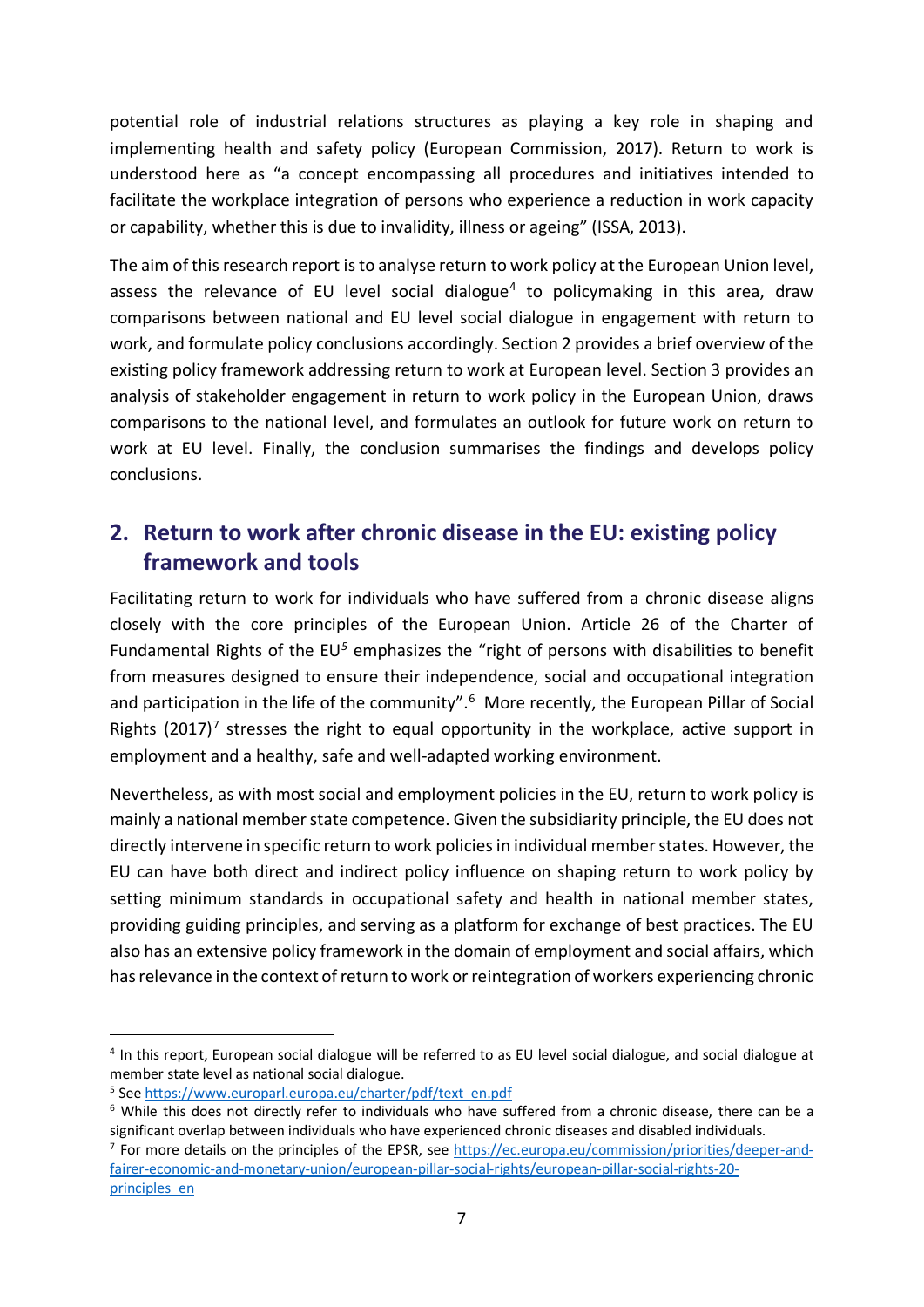disease. Overall, however, the EU approach in this context is fragmented, reflecting the diversity of policies and practices across Member States (EU-OSHA, 2016).

While there is no specific EU legislation or regulation addressing return to work, the topic is relevant to several key EU policy areas. These include occupational safety and health policy as well as social inclusion, particularly equal opportunity and equal treatment of individuals with disabilities in the labour market (EU-OSHA, 2016; Eurofound, 2019). These policy areas are now addressed in turn.

# <span id="page-7-0"></span>**2.1 Occupational health and safety policy**

Health and safety at work is one of the most developed aspects of EU policy in employment and social affairs. The 2007 Community Strategy on Health and Safety at Work envisioned that national and EU level policies should aim to create working environments that enable workers to contribute to their jobs until they reach old age (European Commission, 2007). The strategy also encouraged member states to develop measures to support the reintegration and rehabilitation of workers excluded from the workplace for a long period of time due to accident, occupational illness or disability. Recent EU policy documents have acknowledged return to work after chronic disease as a significant issue in the area of occupational health and safety. In particular, the EU Strategic Framework on Health and Safety 2014-2020 emphasised the importance of adapting workplaces and work organisation to the needs of ageing workers and identified reintegration and rehabilitation measures as key to avoiding the permanent labour market exclusion of workers (European Commission, 2014; Eurofound, 2019).

A consultation on the renewed Strategic Framework on Health and Safety 2021-2027 is currently ongoing.<sup>[8](#page-7-1)</sup> In a statement on the new strategic framework, the European Trade Union Congress (ETUC, 2019) highlighted the need to address the situation of workers who return to work after sick leave. The ETUC called for the framework to promote occupational health services enabling workers with long-term illnesses to retain employment, to encourage the development of an action plan on return to work, to facilitate analysis of the current state of play in member states, and to establish best practices and concrete tools to enable return to work. However, the extent to which return to work will be featured in the new strategic framework remains to be seen.

As regards legislative action, there has thus far been no concrete policy action in the area of return to work. Current EU legislation on occupational safety and health focuses rather on prevention of occupational accidents and diseases. In this vein, the EU adopted the Framework Directive 89/391/EEC on the introduction of measures to encourage improvements in the safety and health of workers at work, and subsequently 23 individual

<span id="page-7-1"></span><sup>8</sup> For more information, see: [https://ec.europa.eu/info/law/better-regulation/have-your-say/initiatives/12673-](https://ec.europa.eu/info/law/better-regulation/have-your-say/initiatives/12673-EU-Strategic-Framework-on-Health-and-Safety-at-Work-2021-2027-) [EU-Strategic-Framework-on-Health-and-Safety-at-Work-2021-2027-](https://ec.europa.eu/info/law/better-regulation/have-your-say/initiatives/12673-EU-Strategic-Framework-on-Health-and-Safety-at-Work-2021-2027-)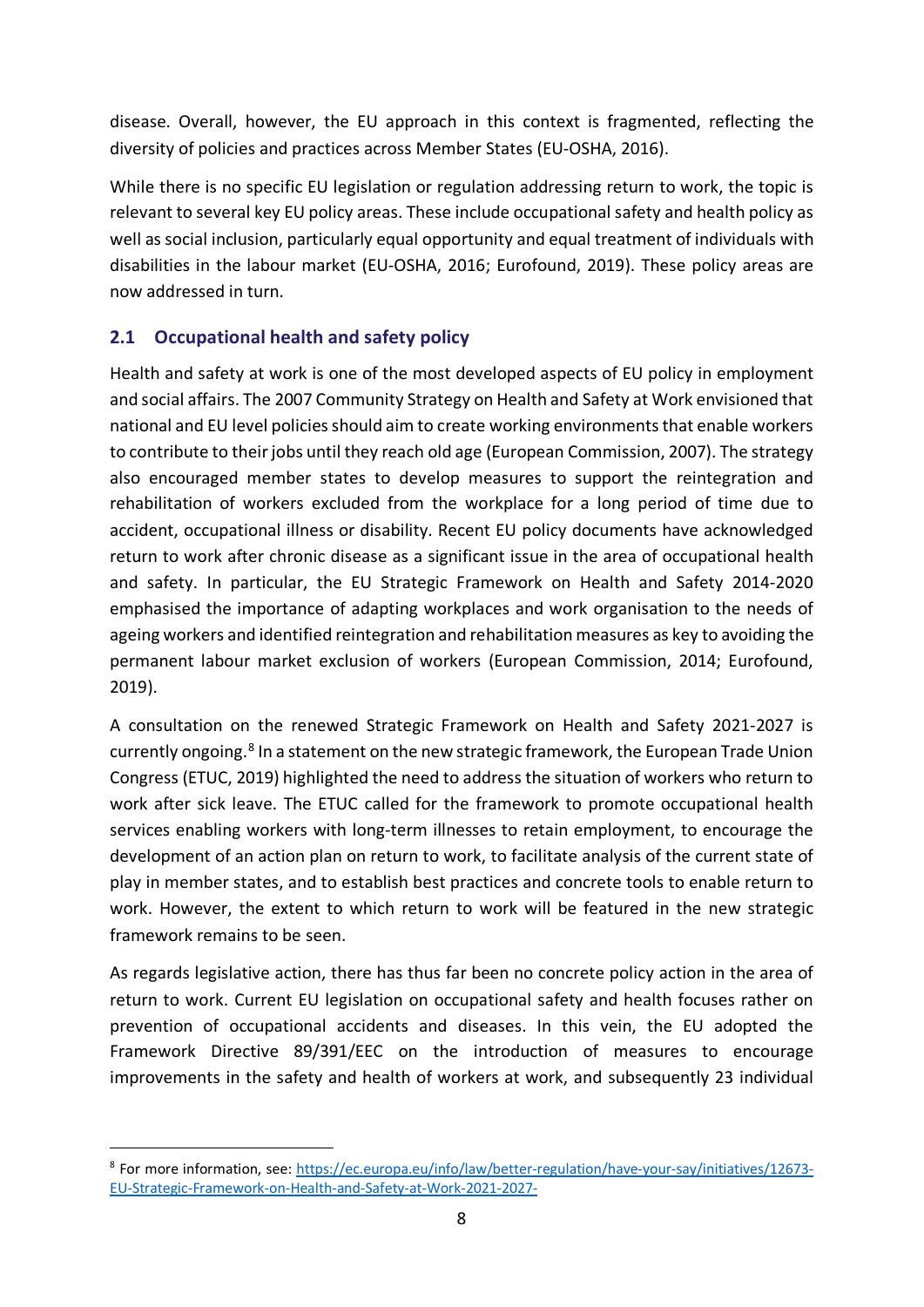directives, altogether constituting the occupational safety and health acquis of the EU. $9$  The Framework Directive and the following directives provide generalised provisions to improve health and safety in the workplace as well as sector-, worker- and hazard-specific requirements to ensure protective working environments. A recent evaluation study concludes that while the acquis remains relevant today, it requires modernisation in the face of transformed labour markets and emerging risks (European Commission, 2015). Among other foreseeable updates, it recommends the further need to step up the fight against occupational cancer and to assist businesses, particularly micro and small enterprises, comply with occupational health and safety rules (European Commission, 2017).

While various occupational health and safety directives broadly relate to return to work and integration (by protecting workers against risks, promoting measures to prevent accidents or disease and ensuring necessary equipment for workers), these measures do not specifically refer to the reintegration of workers after chronic disease. However, non-legislative solutions could also play a role in the future. The EU Strategic Framework on Safety and Health (2014) highlights that while legislative texts clarify and harmonise implementation tools, more flexible non-legislative tools are useful to design more targeted and effective policies at national and local levels. Such tools include benchmarking, identifying and exchanging best practices, awareness-raising, setting voluntary norms and user-friendly IT tools. In addition, funds have been made available through the framework to support research and innovation to address societal challenges of health, demographic change and well-being (Ibid.).

### <span id="page-8-0"></span>**2.2 Social inclusion and disability policy**

Alongside occupational health and safety policy, social inclusion and disability policy is relevant to return to work. While EU legislation does not specifically target individuals with chronic diseases, these individuals are often implicitly included in policies focusing on the employment of people with disabilities. Indeed, chronic disease often leadsto limited working capacity as well as potential degrees of disability. This is reflected in several rulings by the European Court of Justice determining that chronic illness can, in certain cases, be included in the definition of disability (Eurofound, 2019). However, from this legal perspective, the definition of disability does not therefore automatically include the concept of (chronic) disease, and legal rulings on this issue diverge (Ibid.). While not being a specific policy target, workers with chronic diseases thus may be included in policies aimed at the employment of people with disabilities, but such inclusion is not legally guaranteed.

Before analysing EU policies on employment and reintegration of individuals with disability, it is worth providing a quick overview of the broader international context that has influenced the EU policy framework. Several international organisations, such as the United Nations (UN), International Labour Organization (ILO), World Health Organisation (WHO) and the Organisation of Economic Co-operation and Development (OECD) have been preoccupied

<span id="page-8-1"></span><sup>&</sup>lt;sup>9</sup> For the full list of directives in occupational safety and health, see Table 1-1 in European Commission (2015).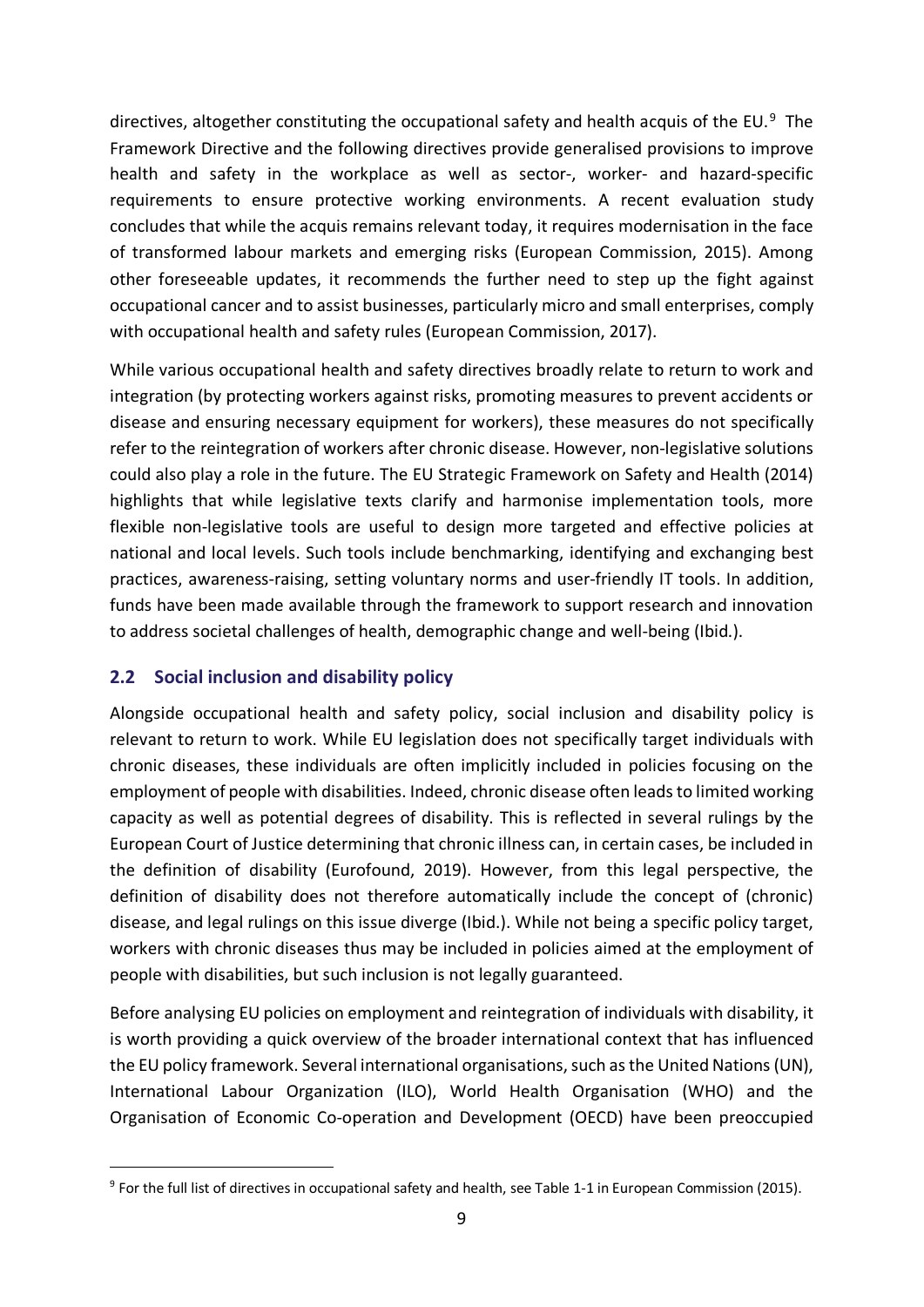with the subject of return to work over the last few decades, with the objective of avoiding the social exclusion of individuals with a disability (EU-OSHA, 2016).

According to the official ILO definition, a disabled person is "an individual whose prospects of securing, retaining and advancing in suitable employment are substantially reduced as a result of a duly recognised physical or mental impairment." The ILO Convention No. 159 on Vocational Rehabilitation and Employment (Disabled Persons), adopted in 1983, foresees a number of measures, including financial incentives for employers to improve and adapt workplaces and work organisation, to increase the employment opportunities for individuals with disability (EU-OSHA, 2016).<sup>[10](#page-9-0)</sup>

In line with the ILO convention, the UN adopted the UN Convention on the Rights of Persons with Disabilities in 2006 (UN, 2006),<sup>[11](#page-9-1)</sup> forming the fundamental international framework for the rehabilitation of people with disability (EU-OSHA, 2016). As regards return to work and rehabilitation, the convention provides general principles of rehabilitation. It refers to measures to prohibit discrimination, improve and adapt the workplaces to accommodate disability (in line with occupational safety and health recommendations), and assist persons with a disability in their return to employment as well as career advancement. The EU has been party to this UN Convention since 2011, after which all disability-related EU legislation, policies and programmes must be in compliance with the provisions of the UN Convention, within the limits of the subsidiarity principle.

Finally, the OECD has also been active on return to work since the early 2000s and has produced a number of studies and reports promoting the participation of disabled individuals in social and economic life as well as encouraging their gainful employment (OECD, 2003; OECD 2010). In particular, the OECD (2010) provides specific policy recommendations for member states on the development of effective return to work strategies for people with disabilities and/or chronic conditions. It highlights the key role of employers in this context and emphasises the importance of better coordination and cooperation between different actors, including employers, medical staff, social security agencies and social partners.

Against this international background, the EU has been active in generating legislation on disability and inclusion. In some cases, chronic disease may be subsumed under the umbrella of disability, though the legislation does not specifically address chronic disease. In 2000, the EU adopted the Directive 2000/78/EC<sup>[12](#page-9-2)</sup> establishing a general framework for equal treatment in employment and occupation (Employment Equality Directive). Disability is specifically covered in the directive, which requires employers to make "reasonable adjustments to accommodate disabled people." The provisions of the directive are relevant in the return to work context for workers experiencing chronic disease (e.g. the provision on workplace

<span id="page-9-0"></span><sup>&</sup>lt;sup>10</sup> Se[e https://www.ilo.org/dyn/normlex/en/f?p=NORMLEXPUB:12100:0::NO::P12100\\_ILO\\_CODE:C159](https://www.ilo.org/dyn/normlex/en/f?p=NORMLEXPUB:12100:0::NO::P12100_ILO_CODE:C159)

<span id="page-9-1"></span><sup>11</sup> Se[e https://www.un.org/development/desa/disabilities/convention-on-the-rights-of-persons-with](https://www.un.org/development/desa/disabilities/convention-on-the-rights-of-persons-with-disabilities.html)[disabilities.html](https://www.un.org/development/desa/disabilities/convention-on-the-rights-of-persons-with-disabilities.html)

<span id="page-9-2"></span><sup>12</sup> Se[e https://eur-lex.europa.eu/legal-content/EN/TXT/?uri=celex%3A32000L0078](https://eur-lex.europa.eu/legal-content/EN/TXT/?uri=celex%3A32000L0078)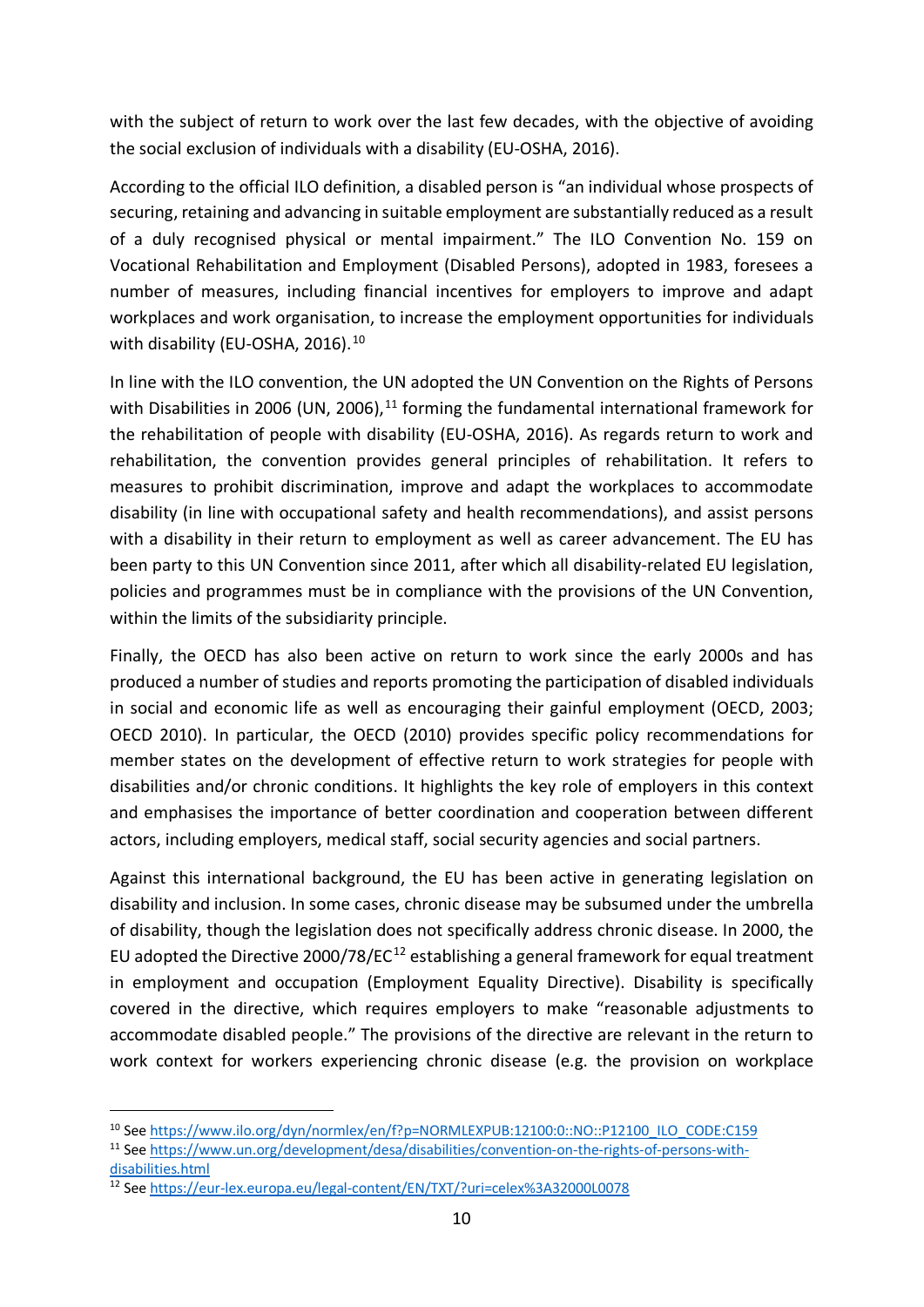accommodations), especially when chronic disease leads to any kind of disability or impairment that results in the limitation of work capacity and capability. However, these provisions do not specifically cover the needs of workers returning to work after a long-term sickness absence, where this does not result in explicit disability status (EU-OSHA, 2016).

In 2010, the European Commission adopted the European Disability Strategy with the objective to "empower people with disabilities so that they enjoy their full rights and benefit fully from participating in society and in the European economy.<sup> $n_{13}$  $n_{13}$  $n_{13}$ </sup> The strategy identifies eight main areas for action, including employment and health. The employment action area specifies that the EU will "support and supplement national efforts to analyse the labour market situation of people with disabilities; fight those disability benefit cultures and traps that discourage them from entering the labour market; help their integration in the labour market making use of the European Social Fund (ESF)." The health action area specifically mentions that the Commission will promote action "in the field of health and safety at work to reduce risks of disabilities developing during working life and to improve the reintegration of workers with disabilities."

Given that the disability strategy is ending in 2020, the European Commission is currently working on a new Strategy on the Rights of Persons with Disabilities,<sup>[14](#page-10-1)</sup> to be published in early 2021. A recent evaluation of the 2010-2020 Disability Strategy highlighted employment as one of the most important topics to be addressed in the future (European Commission, 2020). While the situation of people with disabilities is seen to have improved over the course of the strategy, employment is an area where significant gaps remain between the disabled and nondisabled (Ibid.). In particular, recent position papers on the new disability strategy by the European Trade Union Congress (ETUC, 2020) and the European Disability Forum (EDF, 2020), as well as a resolution by the European Parliament (European Parliament, 2020) highlight the importance of reintegration measures and guidelines on reasonable accommodation for labour market inclusion and reintegration.

Furthermore, the European Parliament specifically highlights that the new strategy should address the lack of clarity regarding the inclusion of chronic disease within the definition of disability and ensure that the needs of individuals suffering from chronic disease are adequately addressed, including targeted measures on employment activation. ETUC (2020) adds that workers' representatives should periodically be consulted on the integration policies pursued at sectoral and company level.

Focusing more specifically on workers with chronic diseases, in 2018, the Committee on Employment and Social Affairs of the European Parliament published a comprehensive report on pathways for reintegration of workers recovering from injury and illness into quality employment (European Parliament, 2018). The report calls on the European Commission and member states to develop guidelines on best practice and advice for employers on how to

<span id="page-10-0"></span><sup>13</sup> See <https://eur-lex.europa.eu/LexUriServ/LexUriServ.do?uri=COM%3A2010%3A0636%3AFIN%3Aen%3APDF>

<span id="page-10-1"></span><sup>14</sup> Se[e https://ec.europa.eu/commission/presscorner/detail/en/statement\\_20\\_2297](https://ec.europa.eu/commission/presscorner/detail/en/statement_20_2297)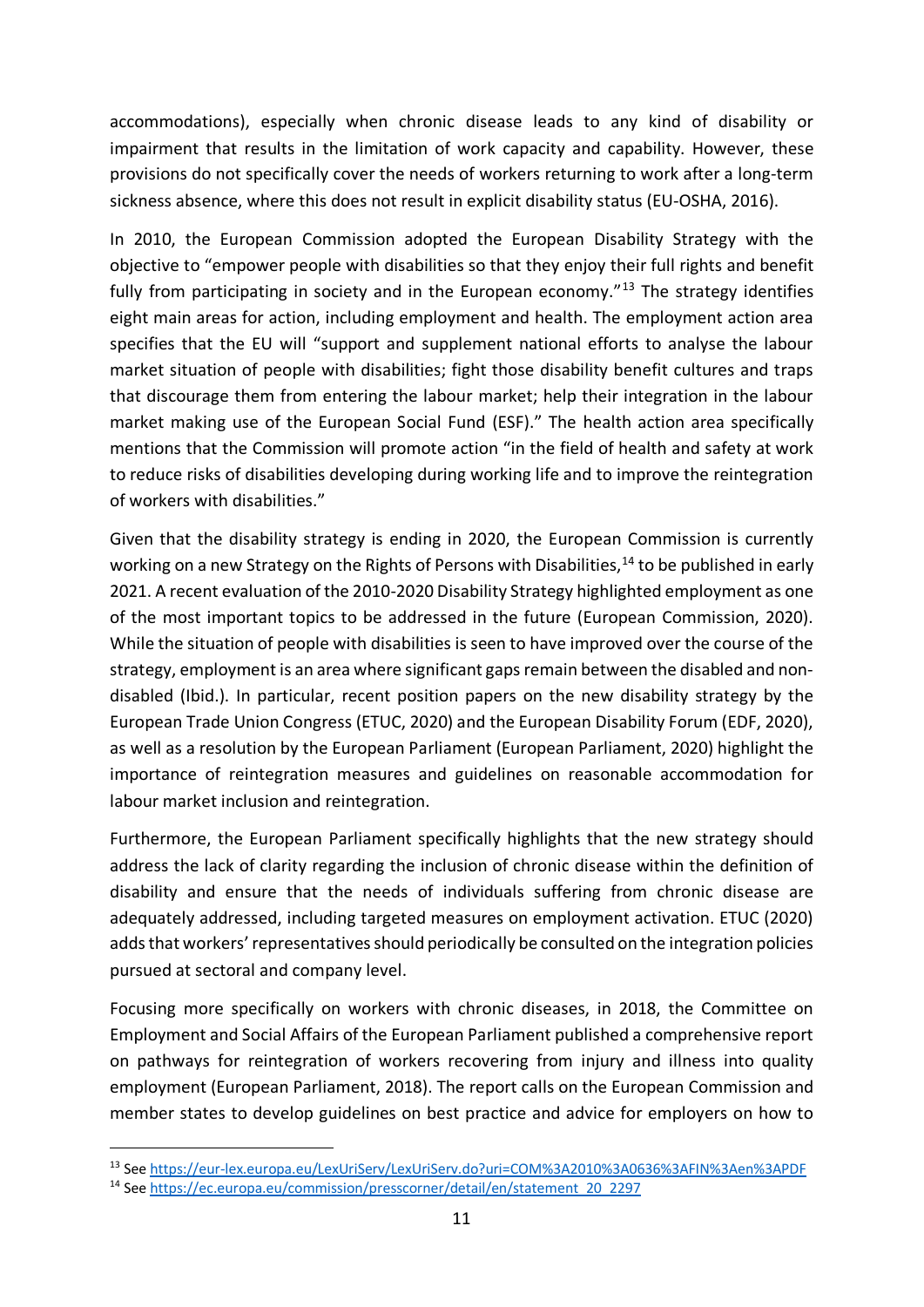develop reintegration plans, ensuring dialogue between social partners and facilitating exchange between members states and other stakeholders.

Finally, the new European Commission led by President Ursula von der Leyen has committed to an action plan against cancer – also stated in the new Commission's agenda from December 2019 – in the face of recent demographic developments. In the mission letter to the Health Commissioner<sup>[15](#page-11-1)</sup>, a Beating Cancer Plan is put forward, whereby emphasis is made on "prevention, diagnosis, treatment and life as a cancer survivor" and the allocation of further funds to advance cancer research in the future Horizon Europe programme.

In summary, concrete legislation or other policy action on return to work after chronic disease remains scarce at EU level. While return to work is of importance to the European agenda, policy on this issue remains underdeveloped. However, policy areas such as occupational health and safety and social inclusion and disability are relevant to the issue of returning to work after having suffered from a chronic disease. As of now, chronic disease tends to be addressed within the category of disability, without developing specific policy recommendations or recognizing that this framework may not be appropriate for all chronic diseases. More specific policy on chronic diseases that comprehensively addresses the issue of return to work should be put forward.

# <span id="page-11-0"></span>**3. Policymaking in the EU and return to work: a role for social dialogue?**

In order to further explore the EU policymaking process on return to work, as well as the potential role of social dialogue in this, a variety of data was collected within the REWIR project. First, semi-structured interviews with EU level stakeholders were conducted. As described in the conceptual framework of REWIR, a number of actors are relevant in addressing return to work and reintegration after chronic disease at the European level (Akgüç et al., 2020). In total, [16](#page-11-2) semi-structured interviews<sup>16</sup> were conducted, covering EU social partners as well as European institutions, NGOs and patient organisations, and academic stakeholders. [17](#page-11-3) A summary of the types of organisations interviewed can be found in Appendix A.1, Table A1. Second, information from the interviews was complemented with an EU-wide survey of national social partners. The survey's findings allow assessment of the communication between EU and national level social partners on the issue of return to work, as well as the possibility to juxtapose the extent of involvement in return to work at the EU and national levels. In total, the survey collected 123 responses, out of which the majority of 81 were those of trade unions or trade union federations, and 34 from employers'

<span id="page-11-1"></span><sup>15</sup> Se[e https://ec.europa.eu/commission/commissioners/sites/commcwt2019/files/commissioner\\_mission\\_](https://ec.europa.eu/commission/commissioners/sites/commcwt2019/files/commissioner_mission_%0bletters/mission-letter-stella-kyriakides_en.pdf) [letters/mission-letter-stella-kyriakides\\_en.pdf](https://ec.europa.eu/commission/commissioners/sites/commcwt2019/files/commissioner_mission_%0bletters/mission-letter-stella-kyriakides_en.pdf)

<span id="page-11-2"></span> $16$  The full questionnaire used in the interviews is available in Appendix A.3.

<span id="page-11-3"></span> $17$  A summary of the types of organisations interviewed can be found in Appendix A.1, Table A1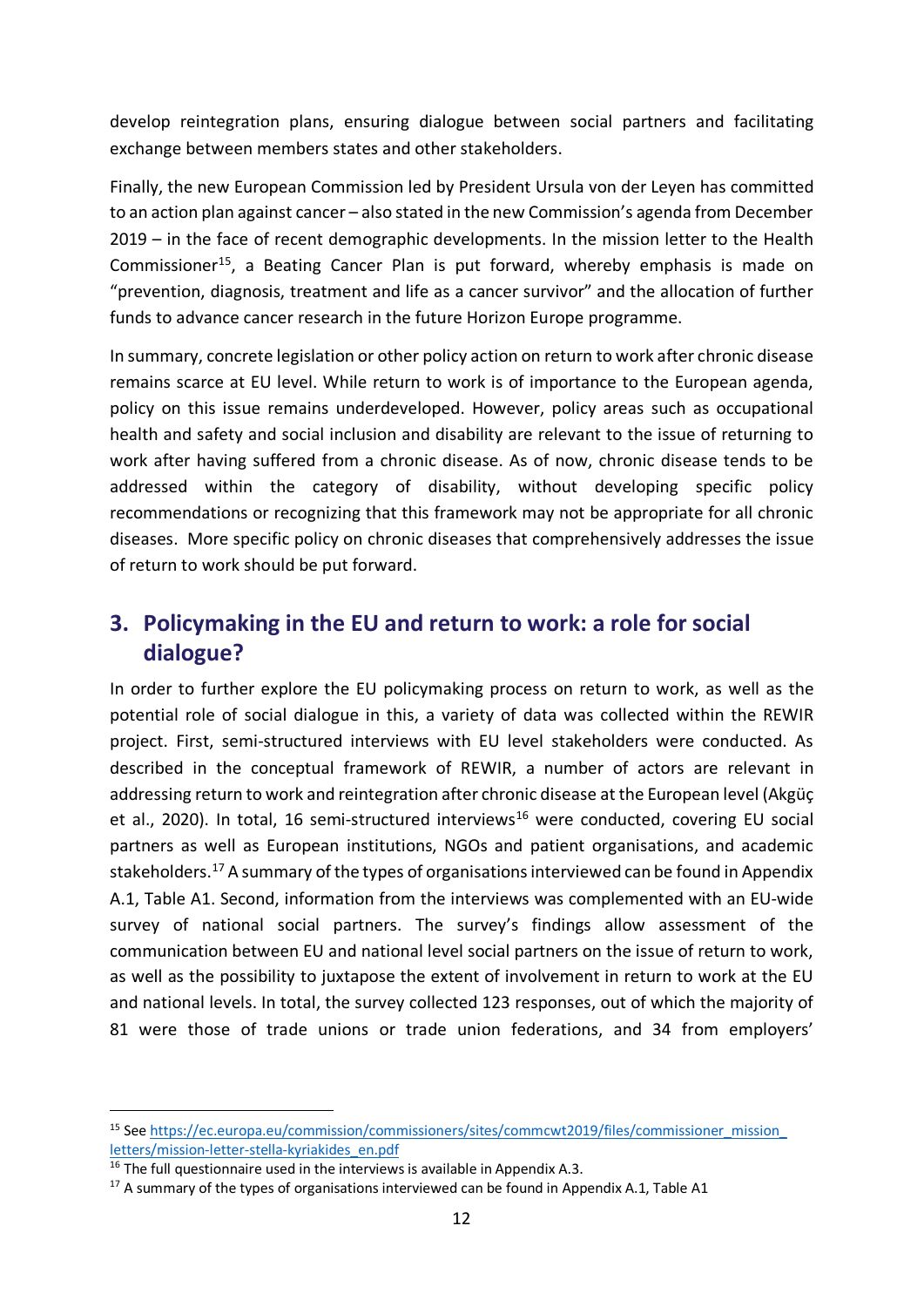associations.<sup>[18](#page-12-1)[19](#page-12-2)</sup> A summary of the survey sample composition can be found in Appendix A.1, Table A2.

The following section uses information from these two data sources to analyse return to work policy at the EU level and the involvement of social partners. Firstly, the involvement of different actors, and particularly social partners, in return to work policy at EU level is assessed. Secondly, involvement in return to work at EU level is juxtaposed with the interest of national-level social partners. Finally, an outlook on future potential for developing EU level policy on return to work is developed.

# <span id="page-12-0"></span>**3.1 Stakeholder engagement in return to work at EU level: are social partners part of the picture?**

Based on the interviews conducted, return to work and reintegration is clearly perceived as a relevant issue by European stakeholders. Return to work is seen as an issue of both inclusion but also economic productivity by respondents, particularly in the context of demographic change and the increasing prevalence of chronic diseases in the EU. According to respondents, workers that are inactive due to a chronic disease constitute a large untapped reserve of talent but are often not part of the policy discussion. Hence, there is significant potential to be explored. Respondents also pointed out that return to work and occupational health and safety are closely interrelated, as assessing and improving workplace accommodation allows workers with chronic diseases to continue working. However, it also emerged that, at the moment, return to work has been dealt with only to a very limited extent at EU level. Despite their recognition of the issue as relevant, the level of involvement in return to work varied strongly between stakeholders.

While return to work has been discussed as broadly relevant to the EU policy agenda, the level of engagement with the issue on the side of the European institutions has been limited. In addition to the European Commission and Parliament, the European Agency for Safety and Health at Work (EU-OSHA) and the European Foundation for the Improvement of Living and Working Conditions (Eurofound) are the main bodies dealing with the topic of return work. The large majority of policy work on health and safety at work has focused on the prevention of occupational accidents and, more recently, work-related disease, which has become the main reason for workplace absence. Nevertheless, there is growing interest in return to work and reintegration, particularly regarding MSDs and psychosocial risks and diseases. For instance, EU-OSHA has conducted research on return to work after MSDs and cancer. In recent years, this work has also shifted towards considering the influence of workplace arrangements on pre-existing diseases. This research considers health and safety within a multidisciplinary framework, with the objective of locating and advocating for effective practices in making

<span id="page-12-1"></span><sup>&</sup>lt;sup>18</sup> 8 responses were classified by the respondent as 'other' type of organization. Due to their limited number and the fact that only trade unions and employers act as social partners, the analysis focuses on responses from trade unions and employers' associations and not the respondents in the category "other".

<span id="page-12-2"></span> $19$  A summary of the survey sample composition can be found in Appendix A.1, Table A2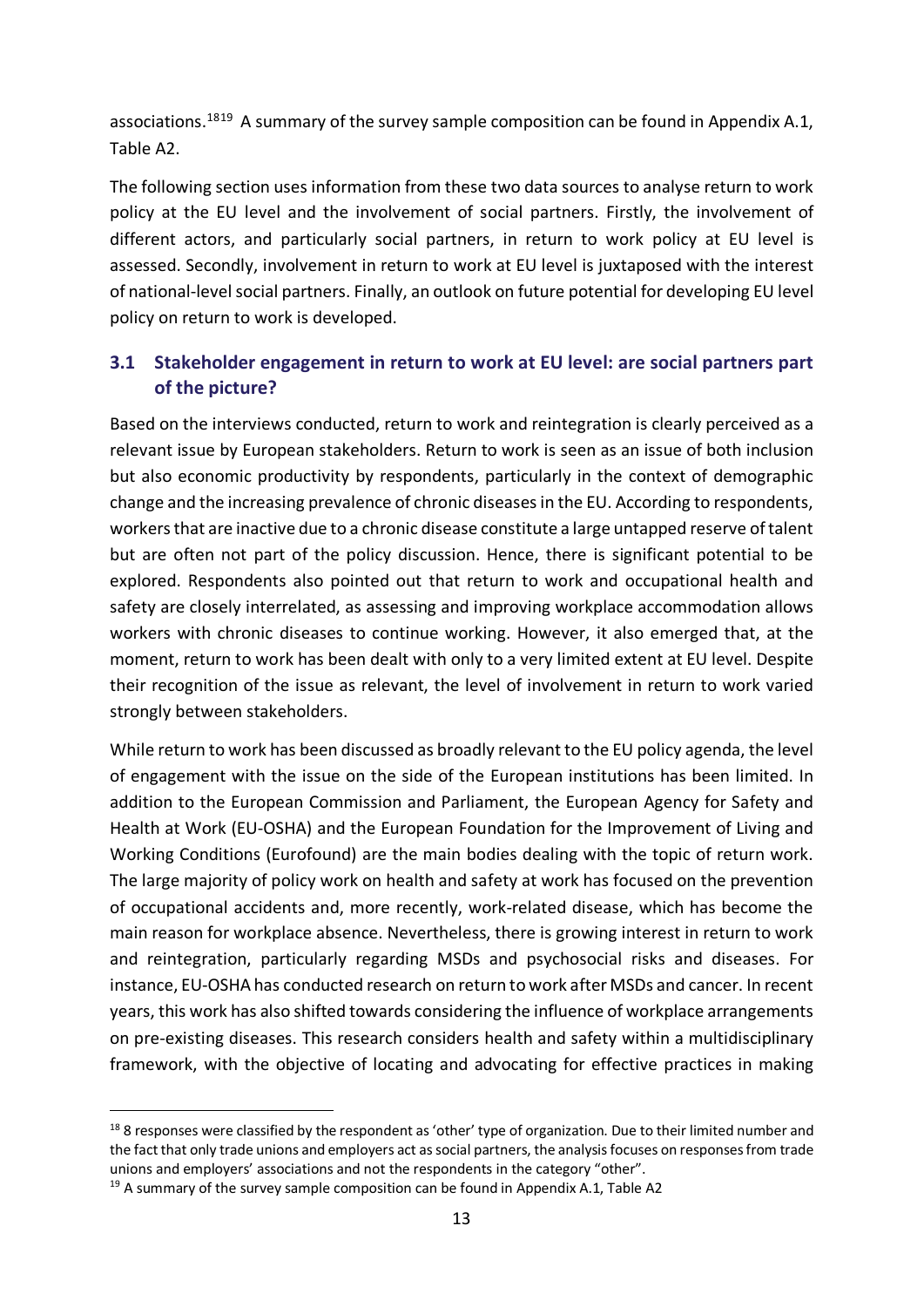workplaces more inclusive and facilitating work for people with chronic conditions. Such projects are coordinated between EU-OSHA, the European Commission and the European Parliament. Overall, the main role of the European institutions in return to work policy has been limited to awareness-raising, information sharing and exchange of best practices.

Across the EU, social dialogue plays an important role in the policymaking process and takes place at various levels, including the European, national, sectoral, regional and company levels. At the national level, collective bargaining can improve labour market performance (OECD, 2018). At the EU level, bipartite and tripartite social dialogue can be important platforms for worker and business interest representation. In addition to formal social dialogue platforms, open consultation with stakeholders is key to developing EU level legislation and binding tools (e.g. Directives) as well as other non-legislative tools such as recommendations and guidelines. There are several social partners at cross-sectoral level who participate in European cross-sectoral social dialogue committees to discuss and negotiate a number of labour market issues.<sup>[20](#page-13-0)</sup> At the sectoral level, social dialogue brings together social partners that are representative of trade unions and employer organisations from all Member States. There are currently 43 European sectoral social dialogue committees representing more than 80% of the EU workforce (Kerckhofs, 2019).

The present analysis indicates that return to work is not as yet explicitly present on the agenda of EU social partners. Rather, the focus of EU social partners is on health and safety regulation and preventative aspects, mirroring the agenda of the European institutions. Cross-sectoral social partners at the EU level attempted to address the issue of active ageing and the related goal of workplace accommodation for older workers in the Autonomous Framework Agreement on Active Ageing and an Inter-generational Approach in 2017 (BusinessEurope et al., 2017), but this document does not specifically tackle the topic of return to work and rehabilitation. While prevention and promotion of healthy workplaces are broadly related to the issue of return to work, there has not to date, been any concrete engagement with its specificities. Interviewed EU level social partners did acknowledge that return to work and chronic diseases could become more relevant in the social dialogue agenda, and highlighted in particular the fact that return to work is an issue in specific sectors, such as the construction and woodwork sector. Any further action of EU level social partners has however not yet occurred.

Some stakeholders suggested that limited social partner involvement in return to work policy can be traced back to the fact that trade unions are more focused on the average worker, rather than those with pre-existing conditions and specific needs, particularly when those workers are not currently active. In contrast, employer organisations were perceived to have a stronger awareness of the issue than trade unions, but to lack knowledge about implementation of reasonable adjustment as well as being fearful of high costs.

<span id="page-13-0"></span><sup>&</sup>lt;sup>20</sup> For more detailed analysis of EU level social dialogue structures, see Akgüç et al. (2019a).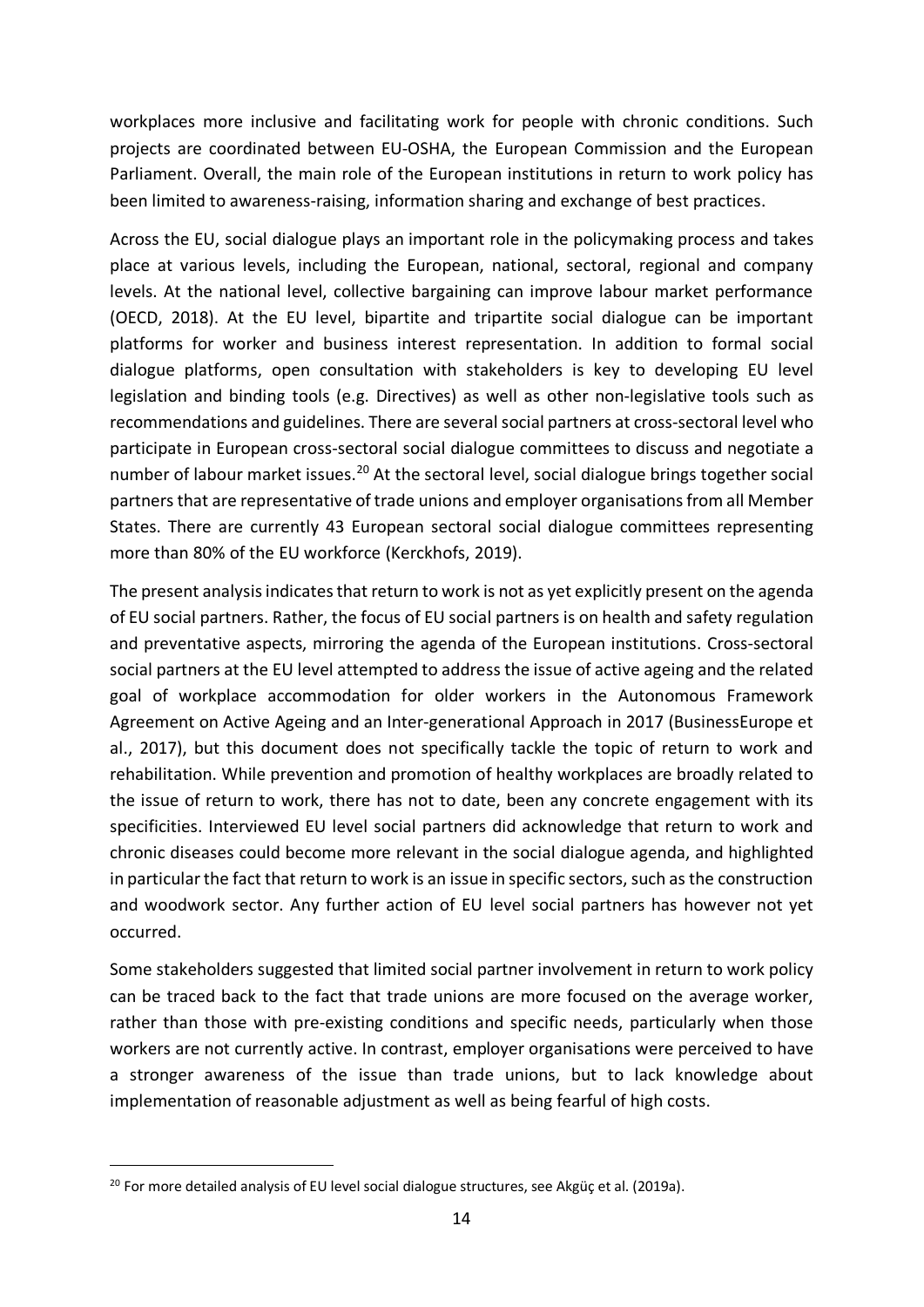The limited involvement of EU level social partners in return to work policy is also reflected in the answers of national social partners involved at this level, as indicated by the EU-wide survey. In the surveyed sample, 91 (out of 110) national social partners indicated that they participate in EU level social dialogue structures. Their involvement occurs mostly via membership in EU level employer and trade union confederations, involvement in EU level sectoral social dialogue committees, the European Semester, and other EU level social dialogue structures. Despite social partner organizations' involvement in EU level social dialogue structures, their awareness of EU level policies in support of return to work for workers after treatment of chronic diseases is limited (full table in the Appendix A2, Table A3). 59% of organisations involved in social dialogue indicated that they are not aware of any such policies, confirming that return to work is not addressed extensively in the EU level social dialogue agenda. Awareness varied somewhat among types of social dialogue organisations (Appendix A2, Table A4). 15 out of 47 trade unions indicated awareness of EU level return to work policies, as opposed to 12 out of 21 employer organisations, again suggesting that union awareness is generally below that of employers. Overall, the survey results confirm the picture of limited national social partner involvement in return to work policy at EU level.

Finally, patient organisations and non-governmental organizations (NGOs) are key stakeholders in return to work policy at the EU level. These organisations engage in various activities to raise awareness of the issue of return to work and shape policy, focusing on the interests of patients in particular. Resources are spent raising awareness about people experiencing chronic diseases, mapping the prevalence of such conditions, determining how economic and health systems are impacted as a consequence, and exploring how policy should be developed through shared thinking with a number of stakeholders. Overall, they propose a shift in thinking towards a focus on the abilities of people with chronic diseases, disabilities or limiting illnesses as constituting an untapped reservoir of talent and skills. Some organisations highlighted that they preferred to advocate for the return to work issue from the disability angle and push for the UN Convention on Disabled Persons to be implemented fully, especially referring to the Article 27 on reasonable accommodation in the workplace.

As regards interactions between the different stakeholders in return to work policy, a rather fragmented picture emerges overall. While interviewed EU social partners stated that they often cooperate on health and safety issues, there is virtually no discussion of return to work specifically, given that this issue is not present on the agenda of social partners. Similarly, social partners are regularly consulted by European institutions on issues of health and safety, for instance through the Advisory Committee on Safety and Health at Work, a tripartite body with representatives of both workers and employers, as well as the tripartite governing board of EU-OSHA, which sets the work programme. While these interactions are characterized as cooperative and based on knowledge exchange, return to work is generally not addressed specifically.

By contrast, patient organisations are much more active in seeking interactions with European institutions and are interested in cooperating with social partners on return to work, albeit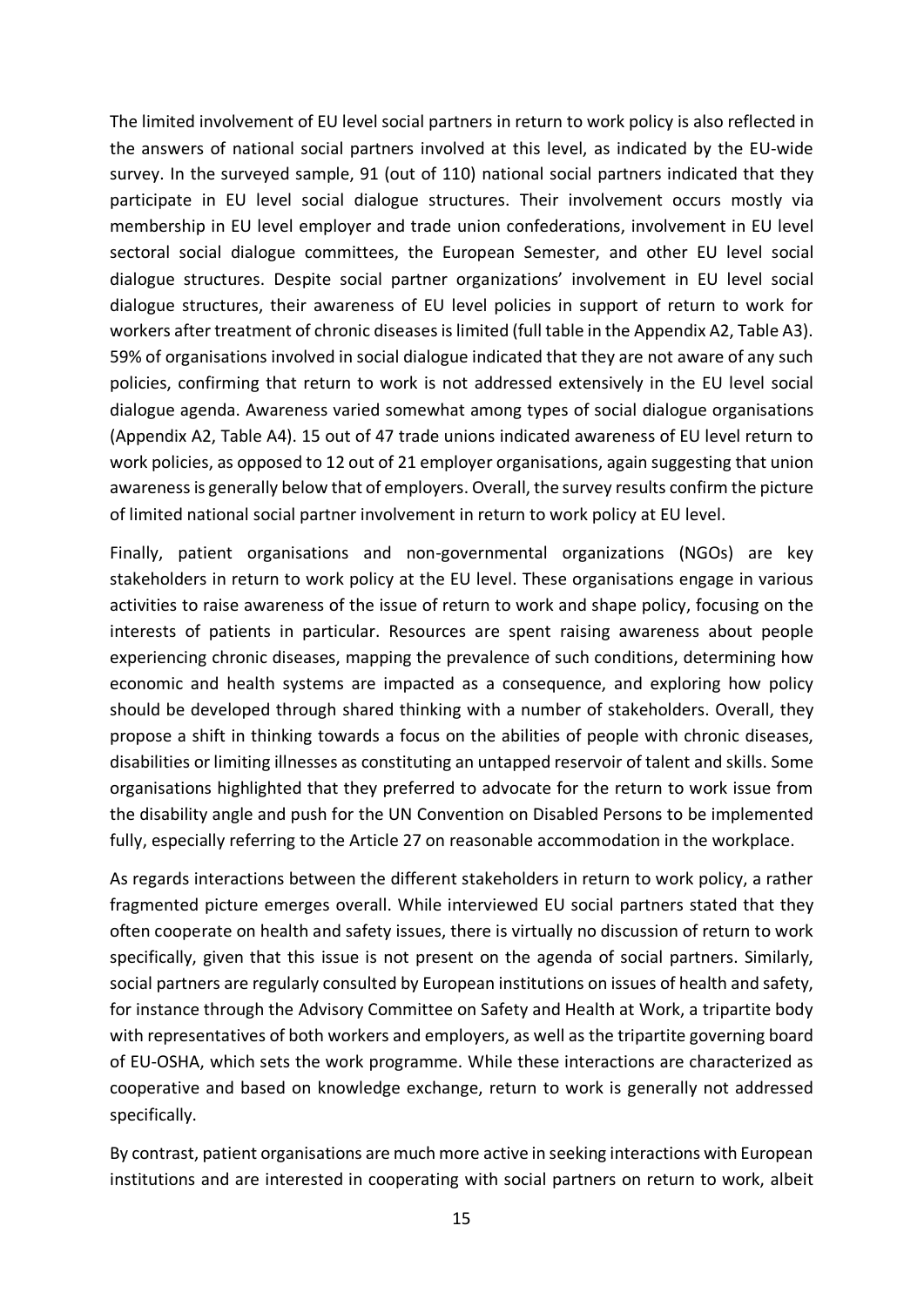with limited success thus far. Patient organisations and NGOs state that involving social partners in return to work policy would lend additional legitimacy to the discussions with EU institutions. There is great interest in sharing information about the issue with social partners, raising awareness among employers about potential adjustment and discussing policy recommendations. However, there have been very few interactions so far due to the perceived limited interest of social partners, despite the outreach efforts of patient organisations. Where there has been interaction, it has not resulted in concrete outcomes such as policy proposals or joint campaigns. As a result, the main outreach activities of patient organisations have targeted European institutions and policymakers. Overall, it was stated that more flexibility and openness from social partners are needed to increase fruitful interactions between social partners and NGOs on return to work.

# <span id="page-15-0"></span>**3.2 Juxtaposing social partner involvement in return to work at EU and national level: how large is the gap?**

Europe is host to a diverse set of industrial relations systems (Bechter et al, 2020; Akgüç et al, 2019b, 2020). The challenge of EU level social dialogue is to reflect the concerns of national social partners while leaving room for tailored national and sectoral interpretations and agreements. This section builds on the analysis of engagement of EU level social partners by presenting additional information on national-level social partners' involvement and perspectives on EU level social dialogue on return to work. If concern about return to work at national level is not reflected in EU level social dialogue, that may point to an issue of effective communication between the two levels.

While most national social partners are not aware of EU level policies on return to work, the vast majority of social partners involved in EU level social dialogue are aware of national-level policies and measures to support return to work after chronic illness (Appendix A2, Table A5). As shown in [Figure 2,](#page-16-0) national policy frameworks across the studied countries tend to be evaluated rather positively by social partners. The large majority of employer organisations regards the policy framework on return to work as elaborate, though opinion on the quality of policy implementation is divided. While most trade unions in the studied sample regard the national-level policy frameworks as elaborate, a higher number of unions compared to employers' associations perceives these policy frameworks as poor and lacking effective implementation and enforcement.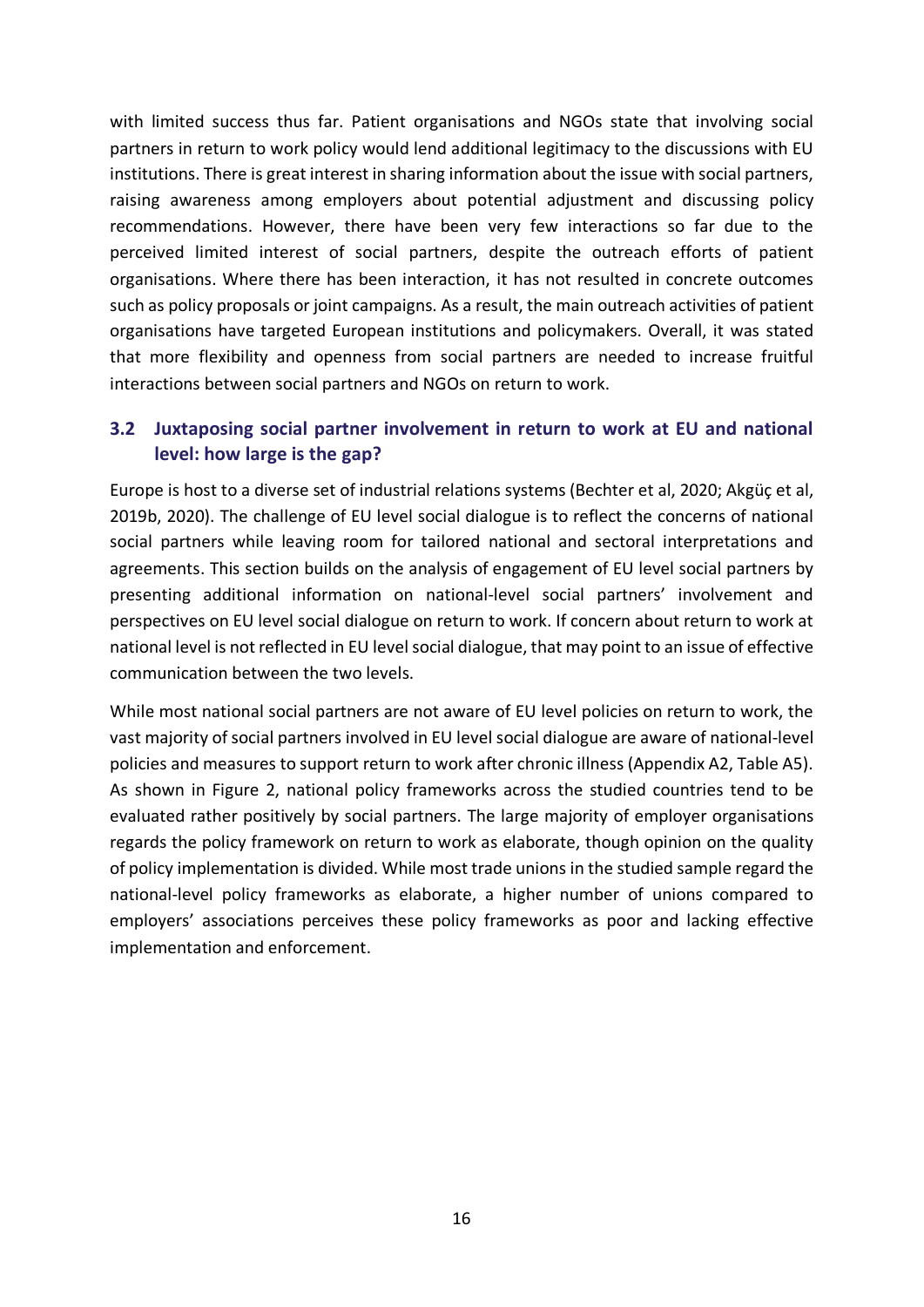#### <span id="page-16-0"></span>*Figure 2. National social partners' evaluation of their country's current legislative and policy framework for return to work*



*Source*: REWIR Social partner survey (N=83). RTW = Return to Work. Don't know/cannot evaluate excluded from graph. Answers shortened to ease reading.

Social partners were also asked to evaluate trade union (Appendix A2, Figure A7/A8) and employer associations (Appendix A2, Figure A9/10) involvement in shaping and implementing national return to work policies. The majority of trade unions indicated that unions should be more involved in both shaping and implementing national return to work policies, while employers' associations regarded current union involvement as sufficient. Similarly, the large majority of trade unions stated that employers' organisations should be more active in addressing national return to work policy, while employers themselves were more ambivalent. These organisations were more likely to regard their own involvement in shaping and implementing national return to work policy as sufficient. Overall, trade unions tended to see a need for increasing the involvement of social dialogue actors in return to work policy, while employers' organisations did not. In addition, both employers' organisations and trade unions indicated that the cooperation with other stakeholders, such as government, NGOs and medical professionals can be vital in shaping return to work policy, though there may be obstacles to efficient cooperation (Appendix A2, Table A11).

Currently, most social partner organisations are regularly or at least occasionally consulted on return to work policy (Appendix A2, Table A12). As such, the level of involvement in return to work policy at the national level seems to be higher than at EU level. While both trade unions and employer organizations are consulted on national return to work policy, frequent involvement appears to be more common for employer organizations. 36% of employer organizations state that they are actively involved in and regularly consulted on return to work policy, compared to 27% of trade unions.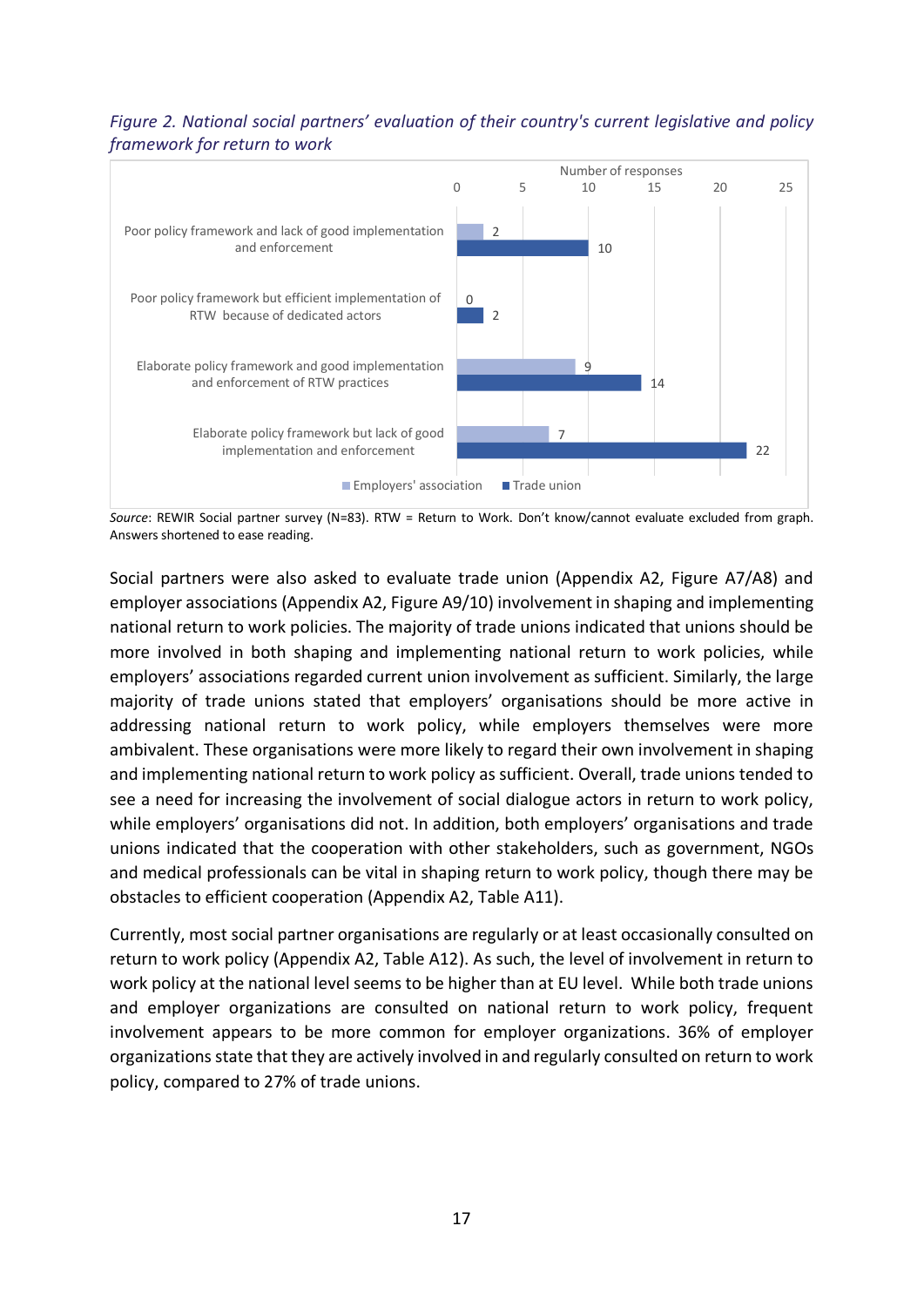

#### <span id="page-17-0"></span>*Figure 3. Social partner involvement in national return to work policy*

*Source*: REWIR Social partner survey (N=63). RTW = Return to Work. Don't know/cannot evaluate excluded from graph. Answers shortened to ease reading.

National social partners are involved in a variety of activities[\(Figure](#page-17-2) 4). Trade unions regarded collective bargaining as the most relevant activity for national return to work policy creation, but also indicated other activities such as increasing workers' awareness of their rights, assisting individual workers with the return to work process and lobbying public institutions as relevant. On the side of employers' organisations, lobbying public institutions was indicated as relevant by the highest number of organisations, though a prominent role was also accorded to collective bargaining. In additional comments, 16 respondents indicated other activities they are involved in. These fell into various categories, including monitoring return to work policy or implementation at national, sectoral and company levels, providing specific services or advice to members and associations, and developing return to work policy following the Covid-19 pandemic.



<span id="page-17-2"></span><span id="page-17-1"></span>*Figure 4. Types of national social partner activities perceived as relevant for national return to work policy creation* 

*Source*: REWIR Social partner survey (N=51). RTW = Return to Work. Don't know/cannot evaluate excluded from graph. Answers shortened to ease reading.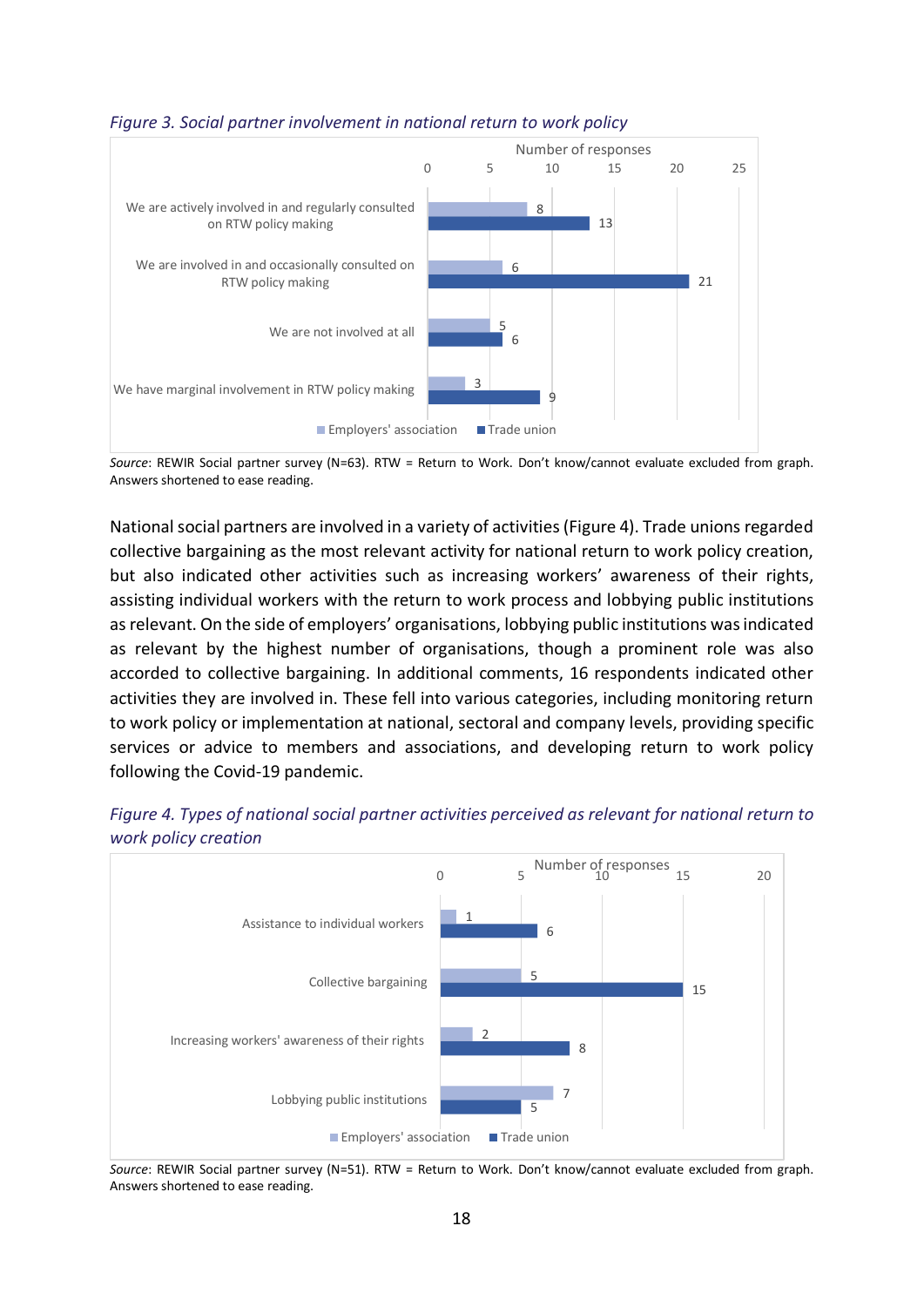Finally, national social partners were asked to evaluate obstacles to their involvement in national return to work policy [\(Figure 5\)](#page-18-0). Among trade unions, the most frequently reported obstacle was that return to work is not a policy priority for governments or social partners. This was followed by a perceived lack of recognition as relevant organizations in return to work policy as well as perceived governmental ignorance of the role of unions in return to work policy making. Some trade unions, by contrast, did not consider return to work as relevant to their organisation. On the side of employers, obstacles for involvement appear to derive mostly from return to work not being seen as a relevant issue for them, as well as lack of interest from governments and social partners.



<span id="page-18-0"></span>

*Source*: REWIR Social partner survey (N=80). RTW = Return to Work. Don't know/cannot evaluate excluded from graph. Answers shortened to ease reading.

As well asthe obstacles identified above, 20 respondents listed a number of additional reasons as to why they are not included in shaping national return to work policy. Some organisations stated that they lack the resources to deal with return to work, and that there are access barriers for social partners that are not formally part of established social dialogue structures. Moreover, social partners face competing priorities and return to work is often dealt with in the workplace, rather than at the policy level. Finally, in countries with federalized structures, it can be unclear which level of government is responsible for return to work.

Overall, the picture emerging from the national survey shows that national social partners are engaged with the issue of return to work, with most social partners being consulted at least occasionally on the issue. Trade unions in particular would like to increase their involvement in return to work policy. While the survey sample may also reflect national social partners more involved in return to work policy (who are thus more likely to participate in research on the subject), survey results nevertheless suggest a significant gap in social dialogue involvement in return to work policy at the national and EU levels.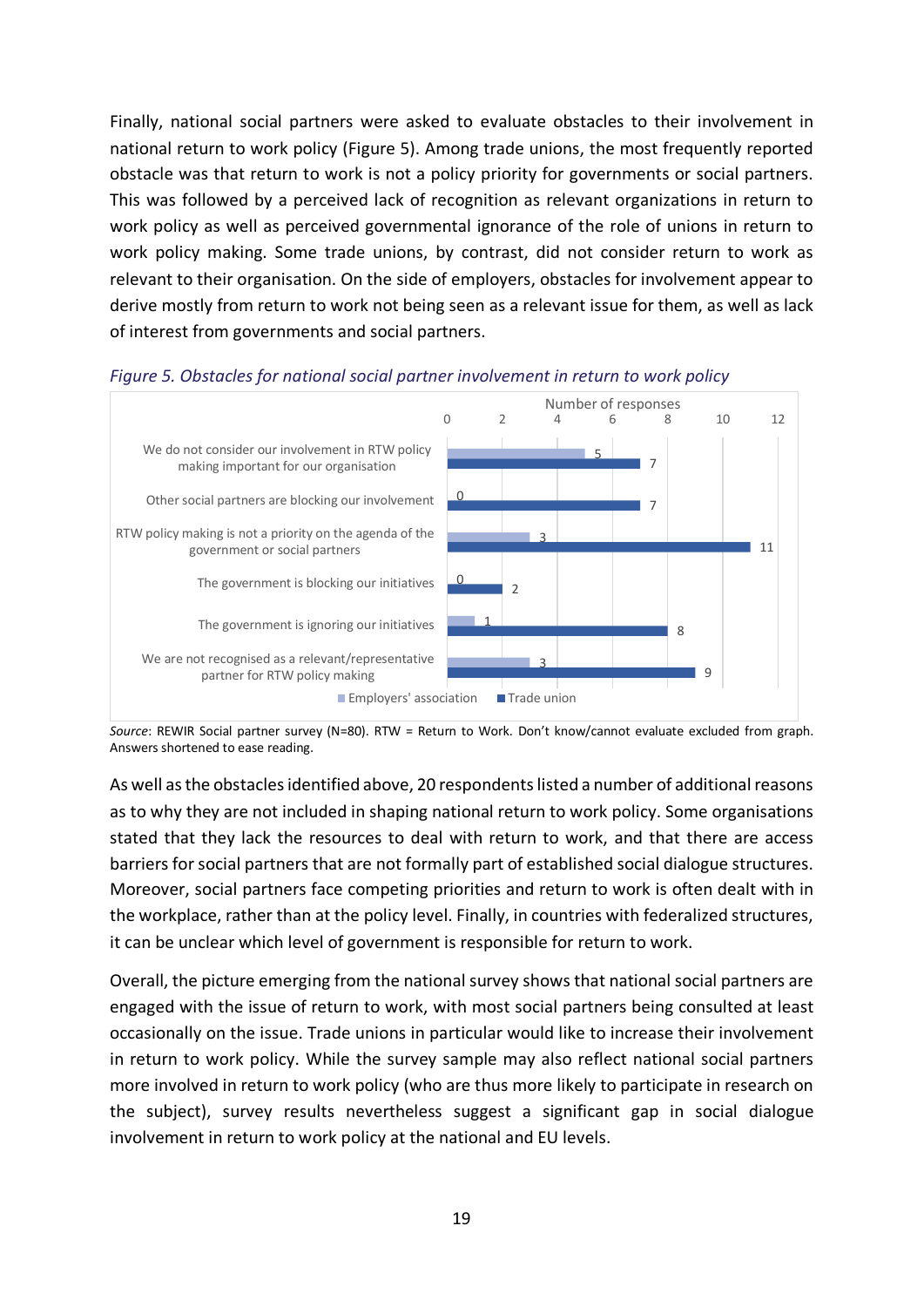# <span id="page-19-0"></span>**3.3 EU level return to work policy: national and EU levelstakeholders' views on the way forward**

The contrast in involvement of social partners in return to work policy at the national level versus the EU level could indicate that there is insufficient articulation in the area of return to work between social dialogue levels, and that there is significant potential for EU level social dialogue to address this emerging policy area. However, there may also be a limited need for policy involvement at the EU level if national social partners believe that return to work can be dealt with more effectively through national social dialogue. The following section explores whether there is an added value to EU social partner involvement in EU level return to work policy, drawing on evidence from both the semi-structured interviews and the national social partner survey.

Overall, data analysis suggests that the EU level has an important role to play in shaping return to work policy within the EU. Indeed, as [Figure 6](#page-19-1) shows, the vast majority of national-level social partners are in favour of an EU level agenda embracing return to work policy more actively. However, employers' organisations tend to favour non-binding rather than binding agreements, while trade union opinion is divided. Only a minority of respondents states that return to work is addressed appropriately or even too extensively at the EU level.



#### <span id="page-19-1"></span>*Figure 6. National social partners' perception of European policy on return to work*

Source: REWIR Social partner survey (N=69). RTW = Return to Work. Don't know/cannot evaluate excluded from graph. Answers shortened to ease reading.

Similarly, interviews with EU level stakeholders confirm that an EU agenda can play a role in shaping return to work policy in Europe alongside national-level policy. In the context of return to work policy, different levels can play different roles. The main role of the EU lies in the development of policy guidelines, the promotion of good practices and tools, the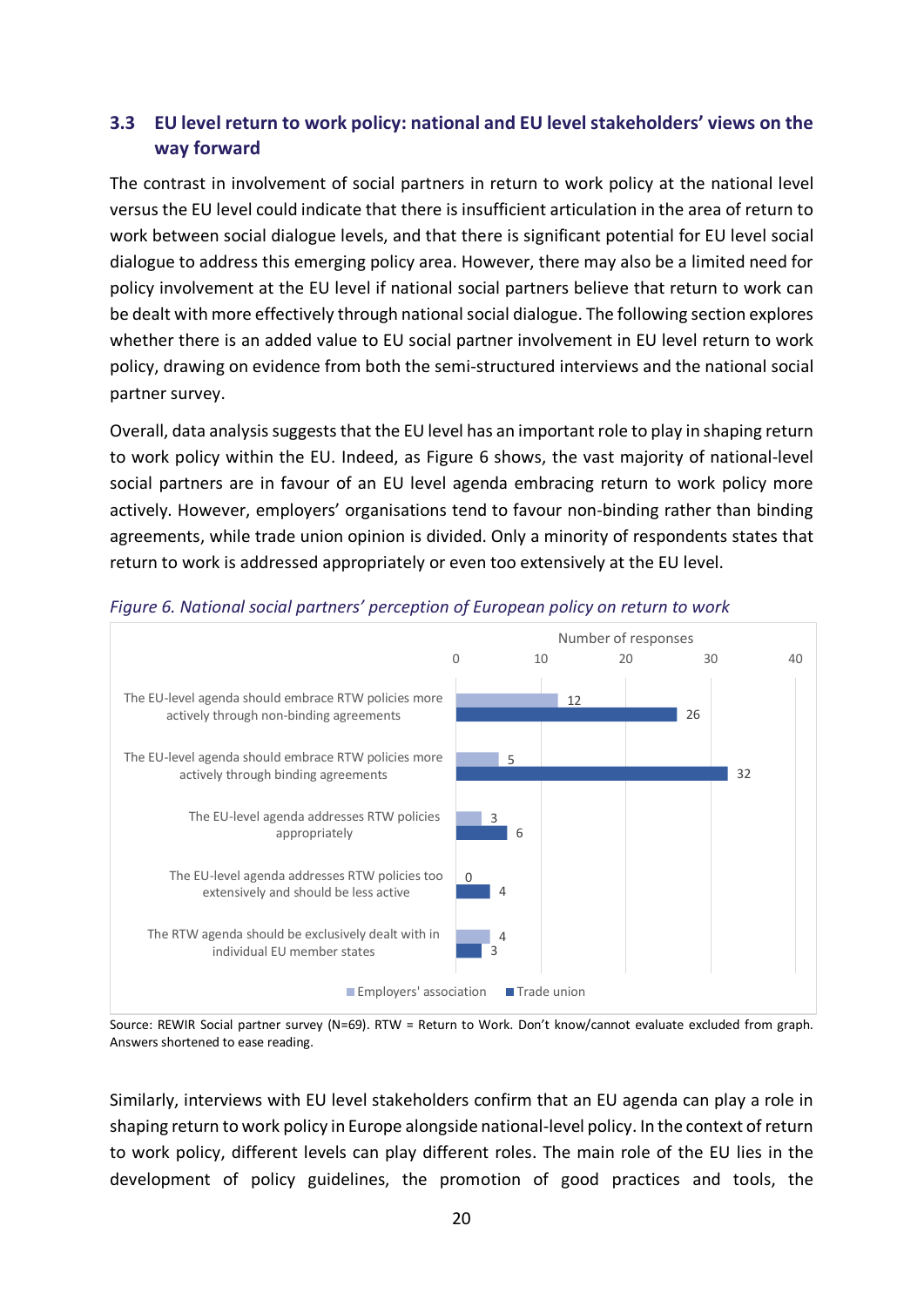encouragement of knowledge-sharing among stakeholders, and the drafting of countryspecific recommendations. While individual stakeholders, particularly patient organisations, have done work on return to work, coordinated action from the European Commission, with the consultation of social partners, could help greatly in disseminating tools and practices. Moreover, the development of a European strategy on return to work could link up policy areas such as health and safety and disability, which up until now have been somewhat disjointed. It was emphasized that EU campaigns could contribute to decreasing stigma and shifting mindsets towards emphasizing the abilities of individuals rather than their inability to do something.

Binding EU regulations or legislation were not seen as favourable by the majority of interviewed stakeholders, though some trade union representatives were in favour of legislative approaches. Given the specificity of national labour market and legal framework, and bearing in mind the subsidiarity principle, more concrete policy action should be taken on the national and sectoral level, while implementation was seen as most relevant at company level. As such, some stakeholders were of the opinion that there is limited room for a European vision on return to work, and that the lower levels are more relevant.

Despite seeing limited avenues for legislative approaches, the majority of stakeholders saw some scope for further policy action at the European level. One example of such policy action is the development of a European Charter on return to work and chronic diseases, in which EU level social partners could participate. Within the Charter, effective practices could be identified and minimum standards and common guidance for member states and employers would be shared. Given the diversity in the management of return to work across European countries, the development of common, practical guidelines is especially beneficial for countries where policy is less developed. It was also highlighted that official EU guidance would lend additional legitimacy to the issue. Employers in particular could benefit from concrete guidelines on how to deal with the issue, taking into account sector-specific considerations. As such, the Charter could contribute to a convergence of return to work policy across European countries.

Other EU policy tools were additionally highlighted as potentially relevant in return to work policy. As a benchmarking tool, the European Semester process could be used to collect further data on return to work and develop country-specific recommendations. Social partners can be consulted in the development of these policy recommendations as part of the European Semester process. While the European Semester process mainly focuses on economic outcomes, it was suggested that health and safety issues could be more strongly emphasized in country-specific recommendations as part of the national reform process. For instance, existing EU instruments that address long-term unemployment could be extended to include absence from work due to illness or disability. The role of the European Structural and Investment Funds and European Social Fund in funding member state initiatives to support employers in adjusting workplaces and facilitating return to work arrangements was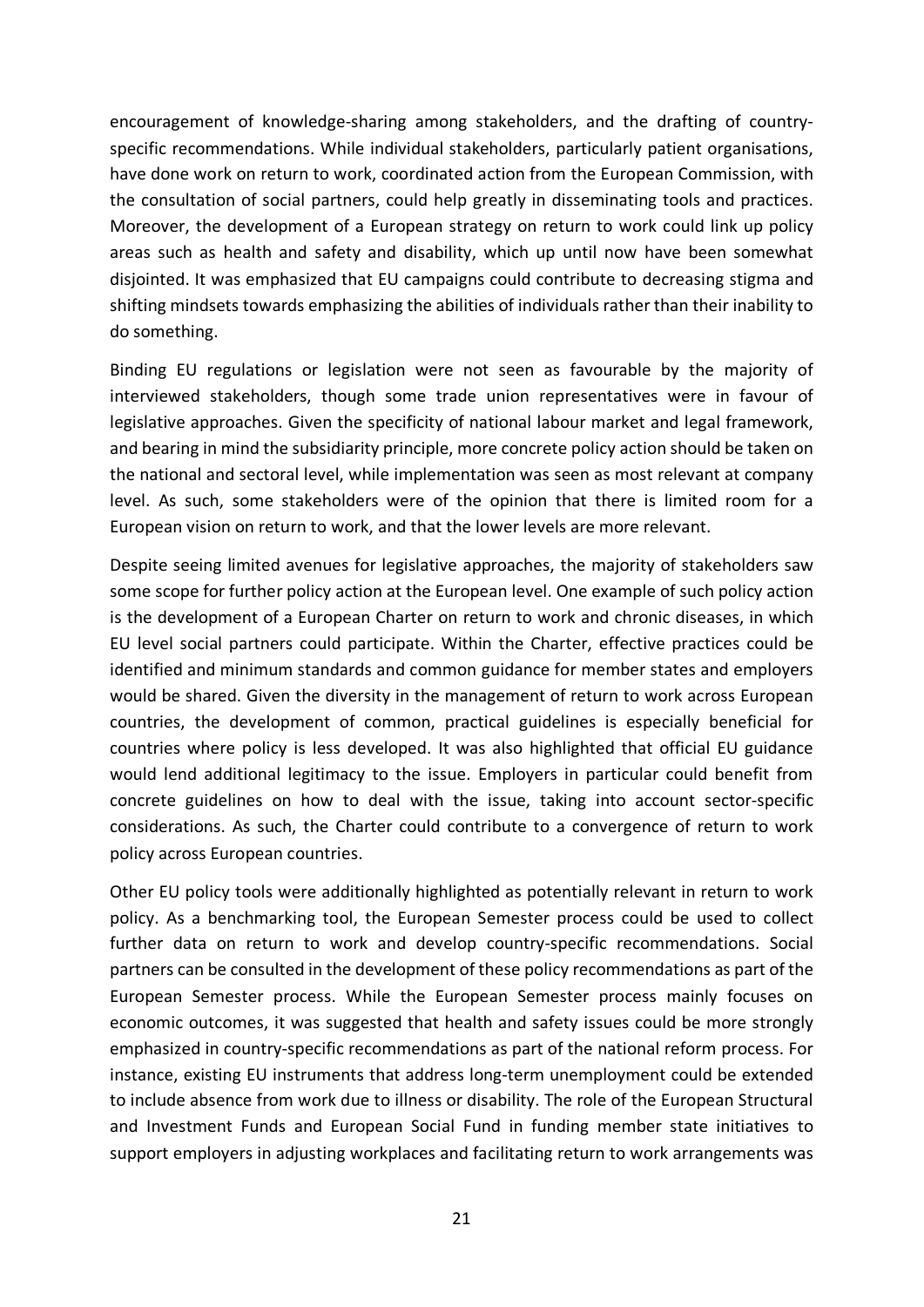also highlighted. Finally, EU research funds such as Horizon 2020 can contribute to improving knowledge and data production around chronic illness and return to work.

In accordance with views on return to work policy in general, it was emphasized that social partners also have different functions in shaping return to work policy at different levels. At the EU level, the main function of social partners lies in awareness-raising, lobbying and information-sharing. As social and employment policies are largely a national competence, national social partners can more directly influence legislation and implementation of return to work policy in each member state. Furthermore, sectoral social partners were seen as highly relevant in addressing specific sectoral issues, as return to work is a more acute issue in some sectors and require sector-specific regulations. Finally, interest representation was seen as important at the company level, as social partners can assist the practical implementation of policies as intermediaries between workers and company management. In particular, micro, small and medium enterprises struggle with return to work. In these organisations, it is very difficult to adjust workflow. Financial constraints and the high administrative burden, given a lack of human resources, may play a role. Therefore, the involvement of social partners could be key for companies requiring more assistance with the return to work process.

Focusing more specifically on EU level social dialogue, one of the main roles of social partners was seen in providing information and facilitating exchange of best practice and raising awareness among their national members about return to work through information campaigns. Moreover, they can lobby European institutions on return to work policy to ensure that the issue is placed higher on the European agenda, making it more prominent in social dialogue. Social partners also have an important role to play in ensuring that issues in the health and safety nexus enter into relevant European and national strategies, and to bridge the different relevant policy angles, such as health and safety policy and disability policy. Social partners could be advocates of this more holistic approach.

In addition, return to work could be addressed in formal EU level social dialogue negotiations. In interviews it was pointed out that EU level regulations on return to work are not necessarily desirable, as results tend to be too general in nature, with stakeholders pointing instead to the role of social partners in information sharing and lobbying. By contrast, survey results show that national social partners would support EU level social dialogue committees addressing return to work more extensively in their negotiations [\(Figure 7\)](#page-22-1). Both national employers' associations and trade unions would like EU level social dialogue committees to adopt recommendations on return to work policy. While trade unions favour binding recommendations, employers' organisations favour non-binding solutions. These results point to an interesting discrepancy in perception of the role of EU social partner agreements in return to work policy at the EU and national levels.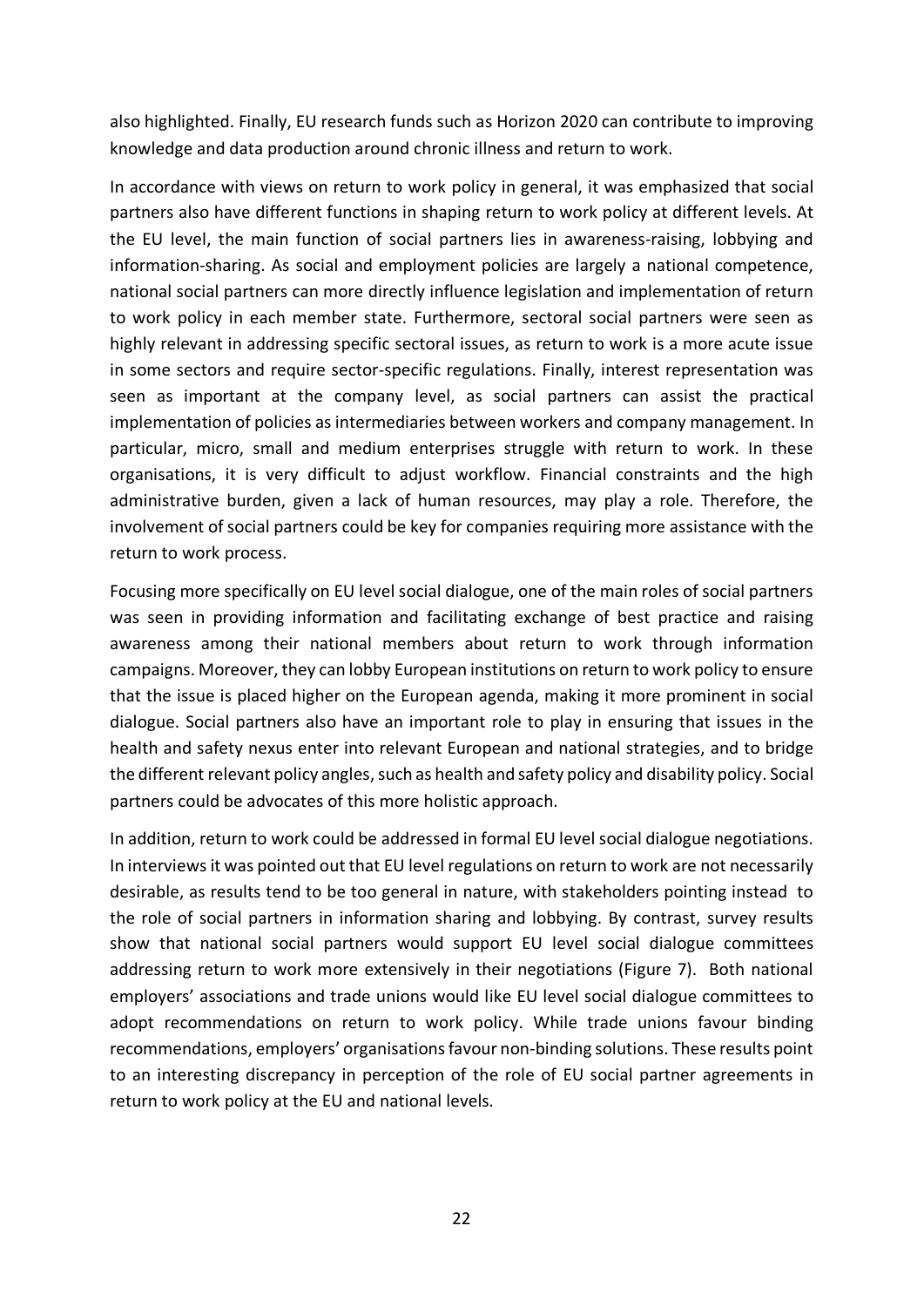#### <span id="page-22-1"></span>*Figure 7. National social partners' perception of role of EU level social dialogue committees in shaping EU-wide return to work policies*



*Source*: REWIR Social partner survey (N=69). RTW = Return to Work. Don't know/cannot evaluate excluded from graph. Answers shortened to ease reading.

In summary, the results of the data collection demonstrate that return to work policy could be addressed more extensively at the EU level, and that social partners play an important role in this process. While particular legislation on return to work should be designed at the national level, EU policy and social dialogue structures are relevant for awareness-raising, information sharing and the development of best practices in particular.

# <span id="page-22-0"></span>**4. Conclusion**

The labour market integration of people with chronic diseases is a social and economic challenge for European societies, which is only becoming more urgent in the face of demographic change, longer working lives and economic crisis. The European Union can play an important role in shaping return to work policy, but targeted actions at the EU level in this field have remained underdeveloped. Drawing on a rich data sample, this research report has interrogated the involvement of national and EU level stakeholders, and social partners in particular, in return to work policy.

The results of the analysis show that involvement of EU stakeholders in return to work policy is currently limited, but that there is significant potential for future policy action. Presently, European Union policy does not directly address the issue of return to work, though some EU institutions, such as EU-OSHA, have done research on the issue across EU member states. There are several EU policy fields, such as health and safety and disability and inclusion policy, that are relevant to return to work. However, targeted policy on return to work and a holistic approach with a multidisciplinary perspective is needed in order to provide a comprehensive approach. It would be desirable to link up these policy fields and develop a coordinated strategy on the issue of return to work at the EU level. One of the potential outputs of such a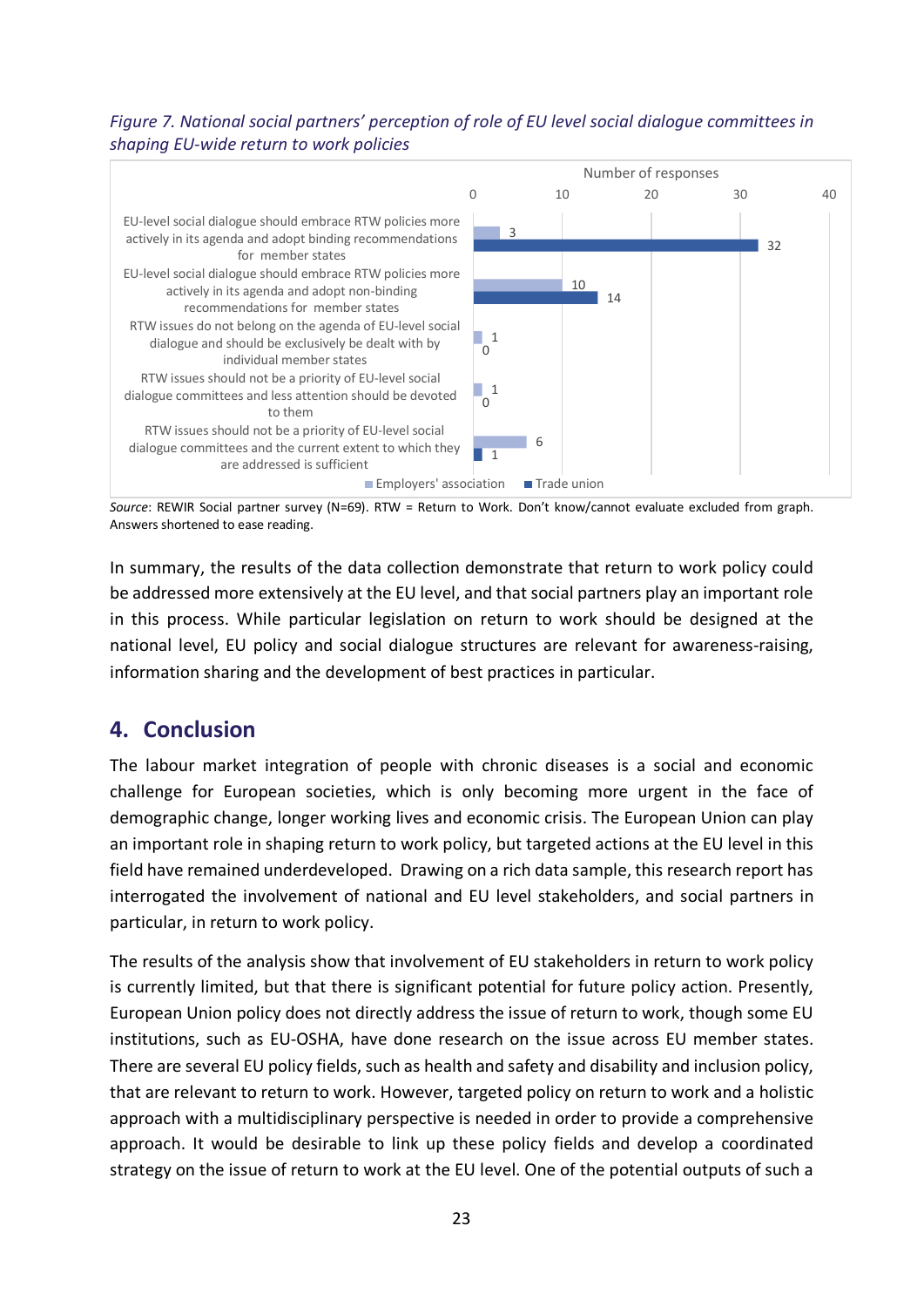strategy could include a European charter on return to work or other non-binding documents presenting guidelines and recommendations for member states and employers.

Considering the linkages with other relevant policy areas, though, another option is to explicitly include return to work in existing European policy documents. The new European Disability Strategy is set to be published in early 2021. Employment is likely to be one of the key areas addressed in the strategy, and the explicit inclusion of return to work within the context of European disability policy could be an avenue for addressing this issue more concretely. In accordance with recommendations by the European Parliament (European Parliament, 2020), given the overlap between disability and chronic disease, the strategy could explicitly address individuals suffering from chronic diseases. In addition, return to work could also be addressed in the new EU Strategic Framework on Health & Safety at Work for 2021-2027. The framework could build on the previous strategic framework for 2014-2020 by developing a concrete action plan on return to work after chronic illness and facilitating the sharing of best practices and management tools among member states and companies.

Legislative action on return to work is most effective at member state level, given the intricacies of national labour markets and labour law systems, which are areas where member states have primacy in terms of competences. Yet, EU level policy action could support return to work policy in member states in several ways. In the first place, a European strategy on return to work would raise awareness among member states and encourage the development of national strategies. Second, EU level policy could include the constitution of a network or leverage on existing ones in the field of employment and social affairs, to encourage the sharing of best practices for return to work and provide information materials for employers. Third, as part of the monitoring of EU policy actions, systematic data collection and sharing among European national member states could prove an important tool for benchmarking and the development of country-specific policy recommendations. For example, indicators on return to work could be included in the European Semester to assess member state progress in reforming labour market institutions and functioning to meet demographic challenges.

Looking at the specific role of EU level social partners, analysis of the data also showed a limited engagement with the issue of return to work. While stakeholders acknowledged the relevance of return to work as a significant policy issue, there have been no specific steps or agreements that social partners have been involved with at the EU level. In contrast, across EU member states, the study uncovered greater national social partner awareness of and engagement with national return to work policies, but also an expectation of inclusion of return to work policies within the broader EU level social dialogue agenda. This points to an issue of articulation between the national and EU levels of social dialogue regarding return to work policies, in the sense that the interest of national social partners in return to work has not yet been reflected in the agenda of EU level social partners.

As such, the results of the research suggest that return to work should be more prominent in the agenda of EU level social dialogue. Social partners involved in EU level social dialogue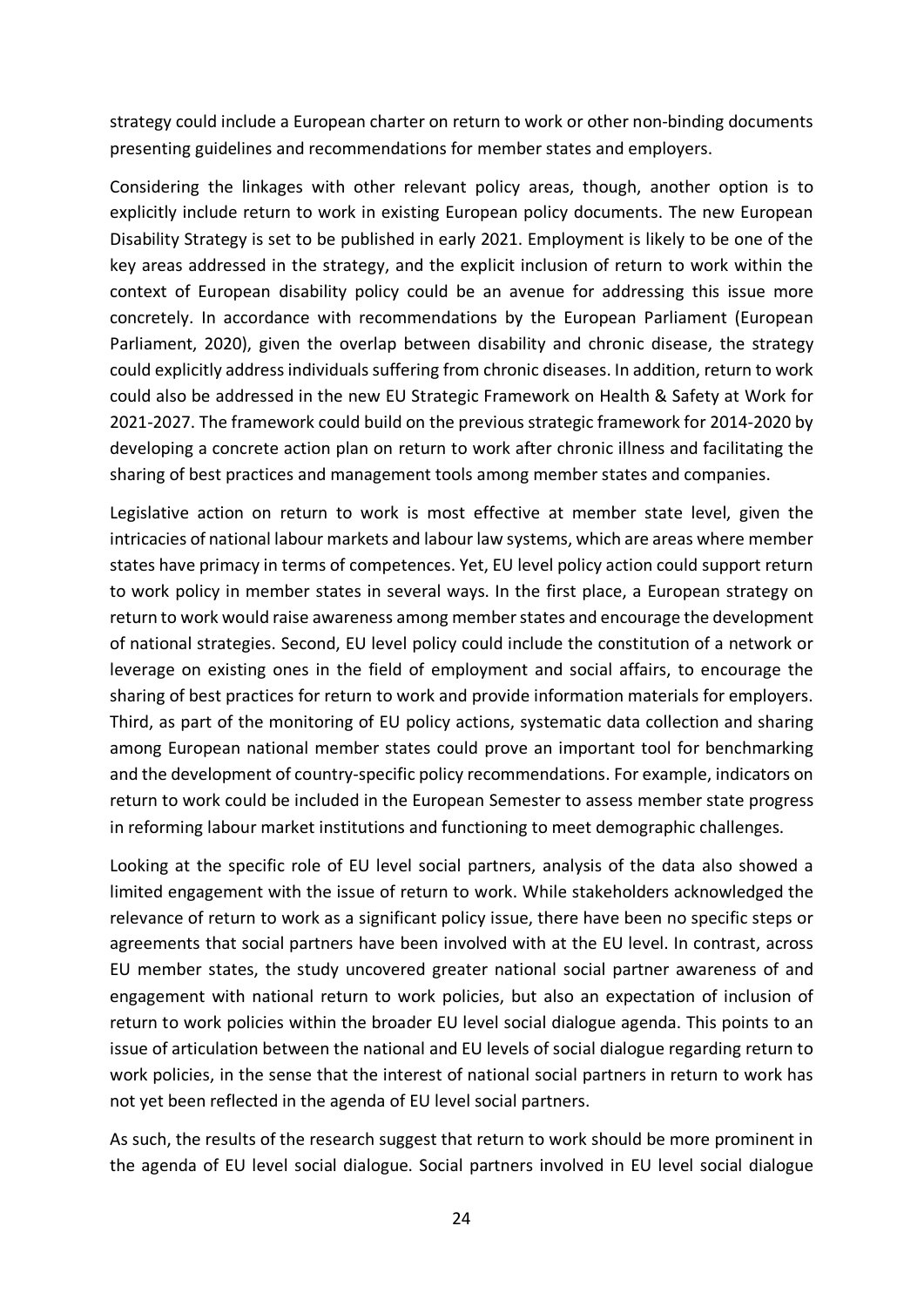structures can contribute to the development of return to work policy in several ways. The discussion of return to work within EU level cross-sectoral and sectoral social dialogue committees would be a valuable means of exchanging views on the issue, though binding agreements are not necessarily to be expected as an outcome of committee discussions. As the findings suggest, return to work could also be addressedmore extensively in sectoral social dialogue given the sector-specific issues involved in managing the reintegration of workers after suffering from a chronic disease. Moreover, social partners can lobby European institutions in order to help the development of a coordinated European strategy on return to work or other targeted policy actions, even if non-legislative, as discussed above. In addition, EU level social partners can play a valuable role in raising awareness of relevant EU level policy development and in capacity-building through exchange of best practices among their national members. This could address the national social partners' demand for more EU level involvement in return to work policy, while respecting that the main competences in return to work policy lie at national level.

Overall, a fragmented picture of engagement with return to work policy at EU level emerges from the analysis. While EU institutions and social partners are only involved to a limited extent in the development of return to work policy, it is in fact patient organisations and other non-governmental organisations that are more engaged with the issue. The study suggests that there could be benefits from potential cooperation between social partners and these EU level stakeholders, in particular organizations representing people with disabilities and chronic diseases. These organisations can offer a wealth of informational resources on the design and implementation of return to work procedures. To date however, engagement with these stakeholders on the side of social partners has been restricted. Enhanced cooperation could strengthen the resources of EU level stakeholders in addressing return to work as a priority within the broader EU level agenda on active ageing. The exchange of information, development of joint policy objectives or the creation of awareness-raising campaigns with these organisations represent a few suggestions for action that could lead to synergies between the health and employment side of the return to work issue, and thus a more comprehensive policy debate.

In summary, to date, the EU policy framework on return to work policy remains underdeveloped, and the impact of social dialogue on shaping the EU level return to work policy has been limited. This report has illustrated the potential of social dialogue for furthering the European agenda on this issue, in turn contributing to the broader policy objectives on social inclusion, active ageing and health and safety. As such, there is an opportunity to move on from the current fragmented picture at EU level to a holistic, coordinated European strategy on return to work, in which social partners can play a more active role.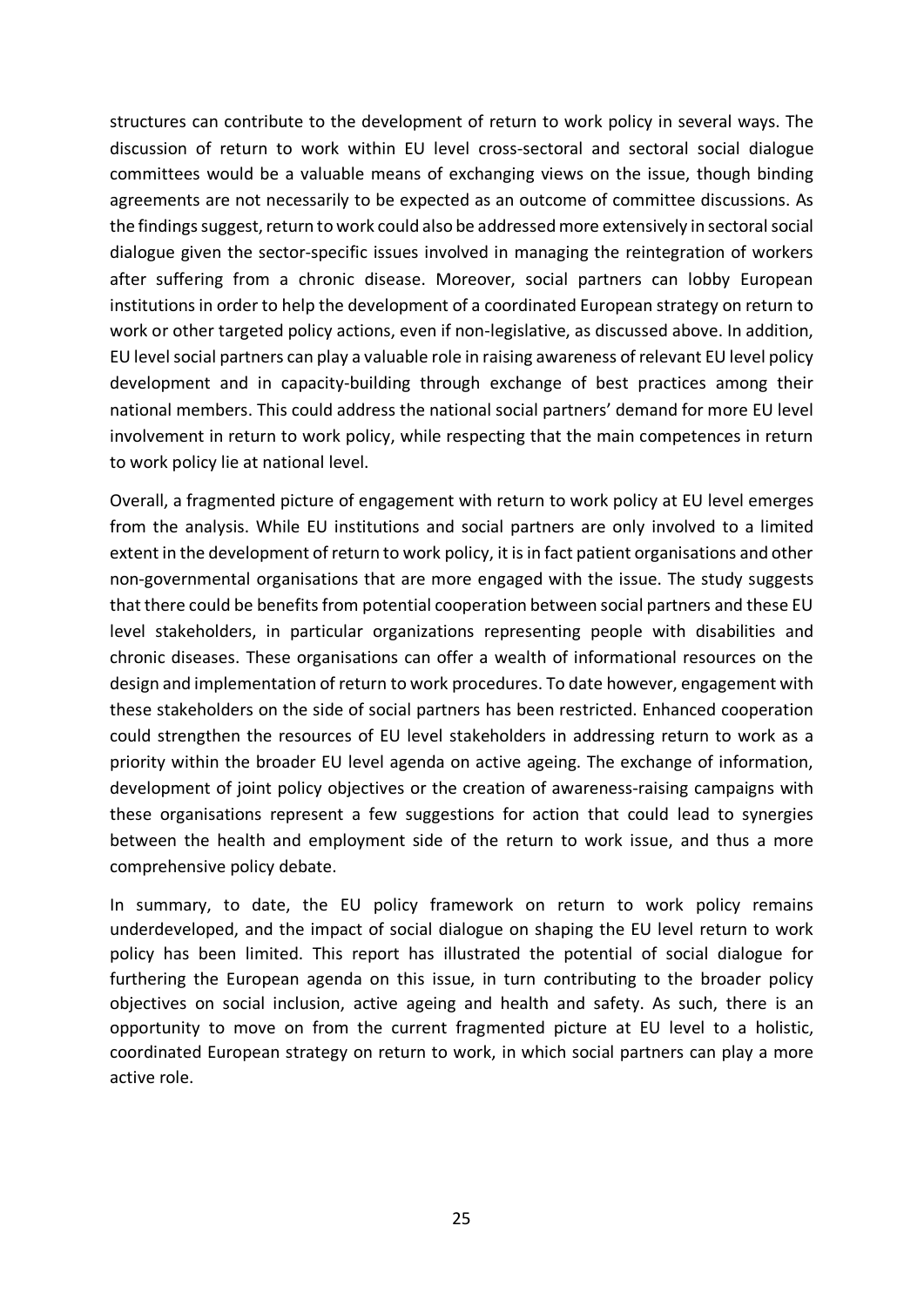#### <span id="page-25-0"></span>**References**

- Akgüç, M., M. Martišková, G. Szüdi & C. Nordlund (2019a). *Stakeholders' view on and experiences with the articulation of social dialogue and its effectiveness*, EESDA Project No. VS/2017/0434, CEPS.
- Akgüç, M., M. Kahancová & M. Martišková (2019b). *Enhancing the Effectiveness of Social Dialogue Articulation in Europe – Comparative Report*, EESDA Project No. VS/2017/0434, CELSI.
- Akgüç, M., M. Kahancová & A. Popa (2020). *Working paper presenting a literature review on return to work policies and the role that industrial relations play in facilitating return to work at the EU, national and sub-national levels*, REWIR Project No. VS/2019/0075, CELSI.
- Bechter, B., B. Brandl, & G. Meardi (2012). "Sectors or Countries? Typologies and Levels of Analysis in Comparative Industrial Relations", *European Journal of Industrial Relations*, 18 (3): 185-202.
- BusinessEurope, CEEP, ETUC and UEAPME (2017), *Autonomous Framework Agreement on Active Ageing and an Inter-generational Approach*. Available at: https://www.businesseurope.eu/sites/buseur/files/media/reports\_and\_studies/with\_signat ures\_framework\_agreement\_on\_active\_ageing\_0.pdf
- ETUC (2019). *ETUC Position on a new EU Strategy on Occupational Safety and Health.* Available at: https://www.etuc.org/sites/default/files/circular/file/2019- 11/ETUC%20position%20on%20a%20new%20EU%20strategy%20on%20Occupational%20Saf ety%20and%20Health.pdf
- ETUC (2020). *ETUC Position on a new European Disability Strategy.* Available at: https://www.etuc.org/en/circular/etuc-position-new-european-disability-strategy-0
- Eurofound (2019). *How to respond to chronic health problems in the workplace?*, Publications Office of the European Union, Luxembourg.
- European Commission (2007)*. Improving quality and productivity at work: Community strategy 2007- 2012 on health and safety at work,* COM (2007) 62 Final, Brussels.
- European Commission (2010). *European Disability Strategy 2010-2020: A Renewed Commitment to a Barrier-Free Europe*, COM (2010) 636 Final, Brussels.
- European Commission (2014). *An EU Strategic Framework on Health and Safety at Work 2014- 2020*, COM (2014) 332 Final, Brussels.
- European Commission (2015). *Evaluation of the Practical Implementation of the EU Occupational Safety and Health (OSH) Directives in EU Member State*s, DG Employment, Social Affairs and Inclusion, European Commission, Brussels.
- European Commission (2017). *Safer and Healthier Work for All – Modernisation of the EU Occupational Safety and Health Legislation and Policy*, COM (2017) 12 Final, Brussels.
- European Commission (2020). *Evaluation of the European Disability Strategy 2010-2020.*  Luxembourg: Publications Office of the European Union.
- European Disability Forum (2020). *EDF Input to the European Disability Rights Agenda*. Available at: http://www.edf-feph.org/european-disability-rights-agenda-post-2020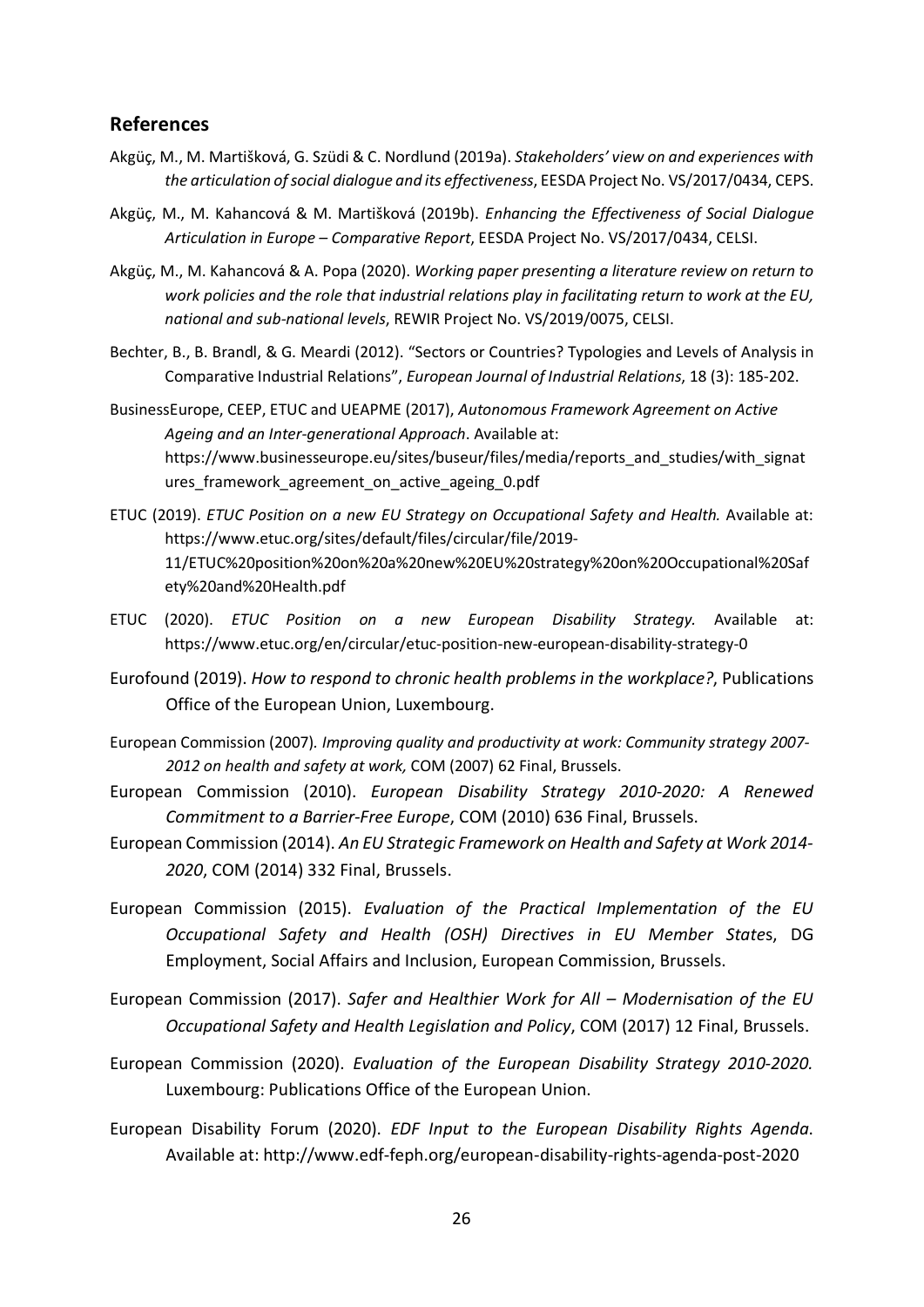- European Parliament (2018). *On pathways for the reintegration of workers recovering from injury and illness into quality employment*, Committee on Employment and Social Affairs, Report A8-0208/2018.
- European Parliament (2020). *European Disability Strategy post-2020.* P9\_TA(2020)0156, Brussels. Available at: https://www.europarl.europa.eu/doceo/document/TA-9-2020- 0156\_EN.html
- EU-OSHA (2016). *Rehabilitation and return to work: Analysis report on EU and Member States policies, strategies and programmes*, Publications Office of the European Union, Luxembourg.
- Hemp, P. (2004). "Presenteeism at Work But Out of It", *Harvard Business Review*, October 2004.
- Guazzi, M., P. Faggiano, G. F. Mureddu, G. Faden, J. Niebauer & P. L. Temporelli. (2014). "Worksite Health and Wellness in the European Union", *Progress in Cardiovascular Diseases, Worksite Wellness and Cardiovascular Rehabilitation,* 56 (5): 508–14.
- ISSA (2013). *Guidelines on Return to Work and Reintegration*, International Social Security Association, Geneva.
- Kerckhofs, P. (2019). *European sectoral social dialogue: Facts and figures*, Publications Office of the European Union, Luxembourg.
- OECD (2003). *Transforming Disability into Ability*, OECD Publishing, Paris.
- OECD (2010). *Sickness, Disability and Work: Breaking the Barriers. A Synthesis of Findings Across OECD Countries*, OECD Publishing, Paris.
- OECD (2018). *OECD Employment Outlook*, OECD Publishing, Paris.
- UN (2006). *Convention on the Rights of Persons with Disabilities*. Retrieved on 10 May 2020 from: https://www.un.org/development/desa/disabilities/convention-on-the-rightsof-persons-with-disabilities/convention-on-the-rights-of-persons-with-disabilities-2.html
- Vooijs, M., Leensen, M. C. J., HOving, J. L., Wind, H. and frings-Dresen, M. H. W. (2018). "Value of work for employees with a chronic disease". *Occupational Medicine.* 68(1): 26-31.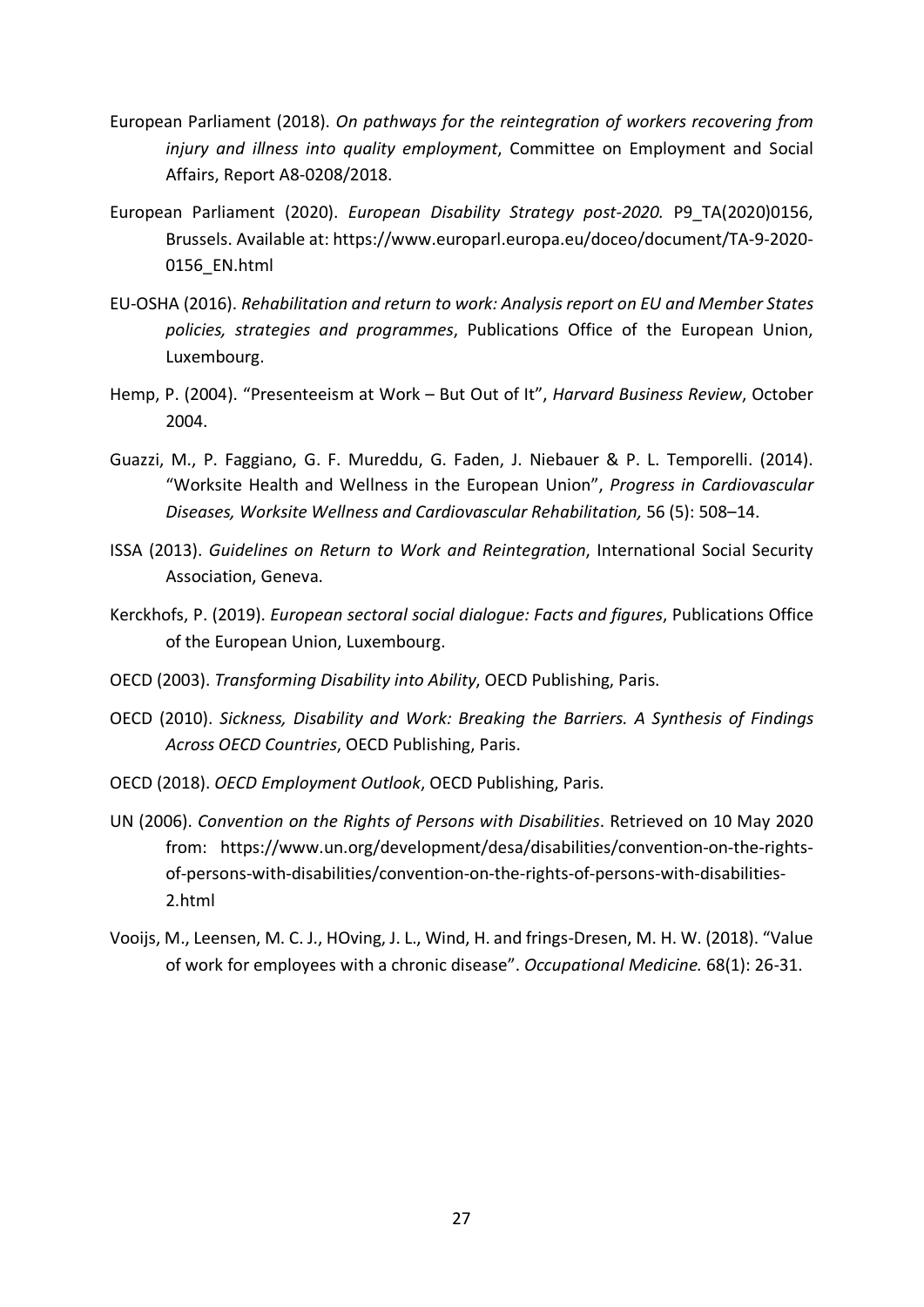# <span id="page-27-0"></span>**Appendix**

# <span id="page-27-1"></span>**A.1 Summary of the data collection**

#### <span id="page-27-2"></span>*Table A1. Summary of stakeholder interviews*

| Type of organisation                  | Count         |
|---------------------------------------|---------------|
| European social partners (total)      |               |
| Trade unions                          | 5             |
| <b>Employer organisations</b>         |               |
| European institutions                 | $\mathcal{D}$ |
| NGOs, patient or disease associations | 6             |
| Academia                              | 1             |
| intal.                                |               |

### <span id="page-27-3"></span>*Table A2. Sample composition, national social partner survey*

| Variable                 | Number of |
|--------------------------|-----------|
|                          | responses |
| Type of organisation     |           |
| Trade union              | 81        |
| Employer organisation    | 34        |
| Other                    | 8         |
| Level of social dialogue |           |
| National                 | 76        |
| Sectoral                 | 28        |
| Territorial              | 11        |
| Cross-sectoral           | 8         |
| Total                    | 123       |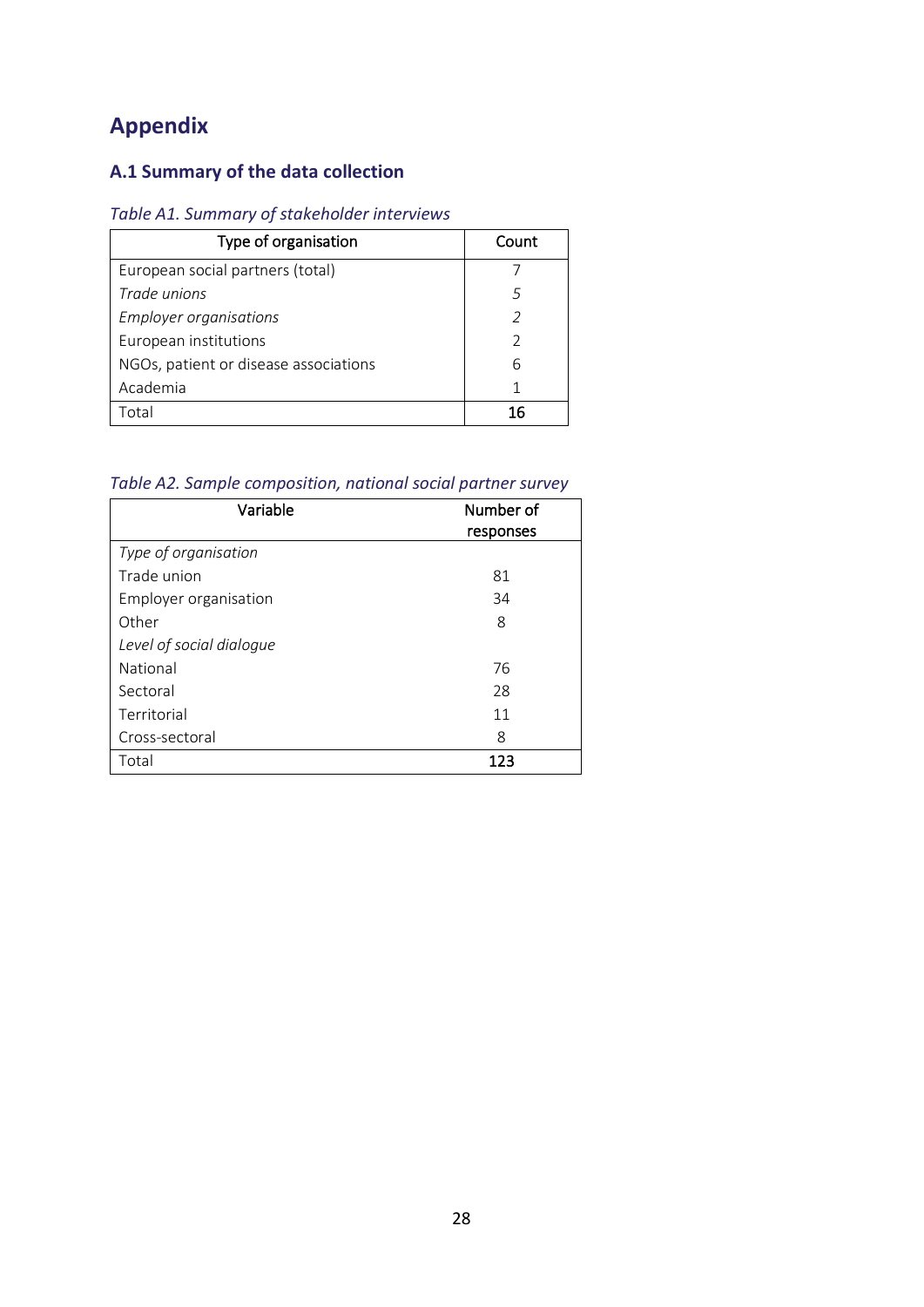### <span id="page-28-0"></span>**A.2 Additional data analysis**

<span id="page-28-1"></span>*Table A3. National social partners' awareness of EU level return to work policies by participation in EU level social dialogue structures*

| Does your organisation participate<br>in EU level social dialogue | for workers after treatment for chronic diseases? |          |                          | Are you aware of any EU level policies that support the return to work |           |
|-------------------------------------------------------------------|---------------------------------------------------|----------|--------------------------|------------------------------------------------------------------------|-----------|
| structures?                                                       | Do not know                                       | No       | <b>Not</b><br>interested | Yes                                                                    | Total     |
| No                                                                | 5(29%)                                            | 9(53%)   |                          | 3 (18%)                                                                | 17 (100%) |
| Yes                                                               | 17 (27%)                                          | 24 (35%) | 1(1%)                    | 27 (39%)                                                               | 69 (100%) |

*Source*: REWIR Social partners' survey (N=90). Don't know excluded from cross-tabulation.

#### <span id="page-28-2"></span>*Table A4. National social partners' awareness of EU level return to work policies by type of organization*

| Type of organization              | Are you aware of any EU level policies that support the return to work for<br>workers after treatment for chronic diseases? |          |            |          |           |
|-----------------------------------|-----------------------------------------------------------------------------------------------------------------------------|----------|------------|----------|-----------|
|                                   | Do not know                                                                                                                 | No.      | Not        | Yes      | Total     |
|                                   |                                                                                                                             |          | interested |          |           |
| Employers' association/federation | 2(10%)                                                                                                                      | 7 (33%)  | 0          | 12 (57%) | 21 (100%) |
| Trade union/federation            | 15 (32%)                                                                                                                    | 16 (34%) | 1(2%)      | 15 (32%) | 47 (100%) |
| Other                             | 0                                                                                                                           | 1 (100%) | 0          | 0        | 1 (100%)  |

*Source*: REWIR Social partners' survey (N=69).

#### <span id="page-28-3"></span>*Table A5. National social partners' awareness of national-level policies and measures to support return to work after chronic illness by type of social partner organization*

| Type of organization              | Are you aware of any national-level policies and measures that support<br>the return to work for workers after treatment for chronic diseases? |        |            |          |           |  |
|-----------------------------------|------------------------------------------------------------------------------------------------------------------------------------------------|--------|------------|----------|-----------|--|
|                                   | Don't know                                                                                                                                     | No     | <b>Not</b> | Yes      | Total     |  |
|                                   |                                                                                                                                                |        | interested |          |           |  |
| Employers' association/federation |                                                                                                                                                | 2(11%) |            | 17 (89%) | 19 (100%) |  |
| Trade union/federation            | 1(2%)                                                                                                                                          | 9(20%) | 1(2%)      | 33 (75%) | 44 (100)  |  |
| Other                             |                                                                                                                                                | 0      | 0          | 1 (100%) | 1 (100%)  |  |

*Source*: REWIR Social partners' survey (N=64).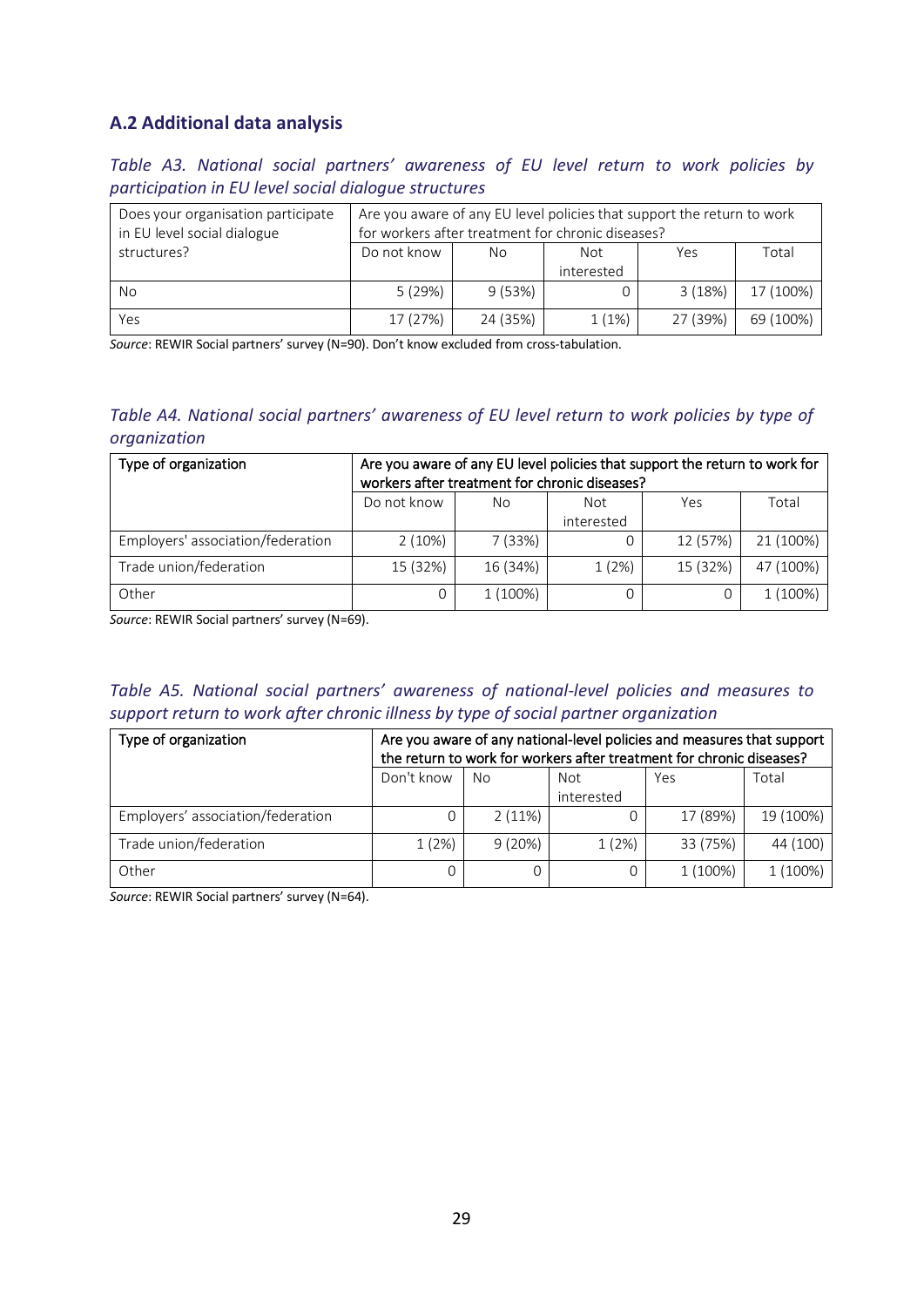#### <span id="page-29-0"></span>*Figure A8. National social partners' perception of trade union involvement in shaping national return to work policies*



*Source*: REWIR Social partner survey (N=83). RTW = Return to Work. Don't know/cannot evaluate excluded from graph. Answers shortened to ease reading.

#### <span id="page-29-1"></span>*Figure A9. National social partners' perception of trade union involvement in national return to work policy implementation*



*Source*: REWIR Social partner survey (N=83). RTW = Return to Work. Don't know/cannot evaluate excluded from graph. Answers shortened to ease reading.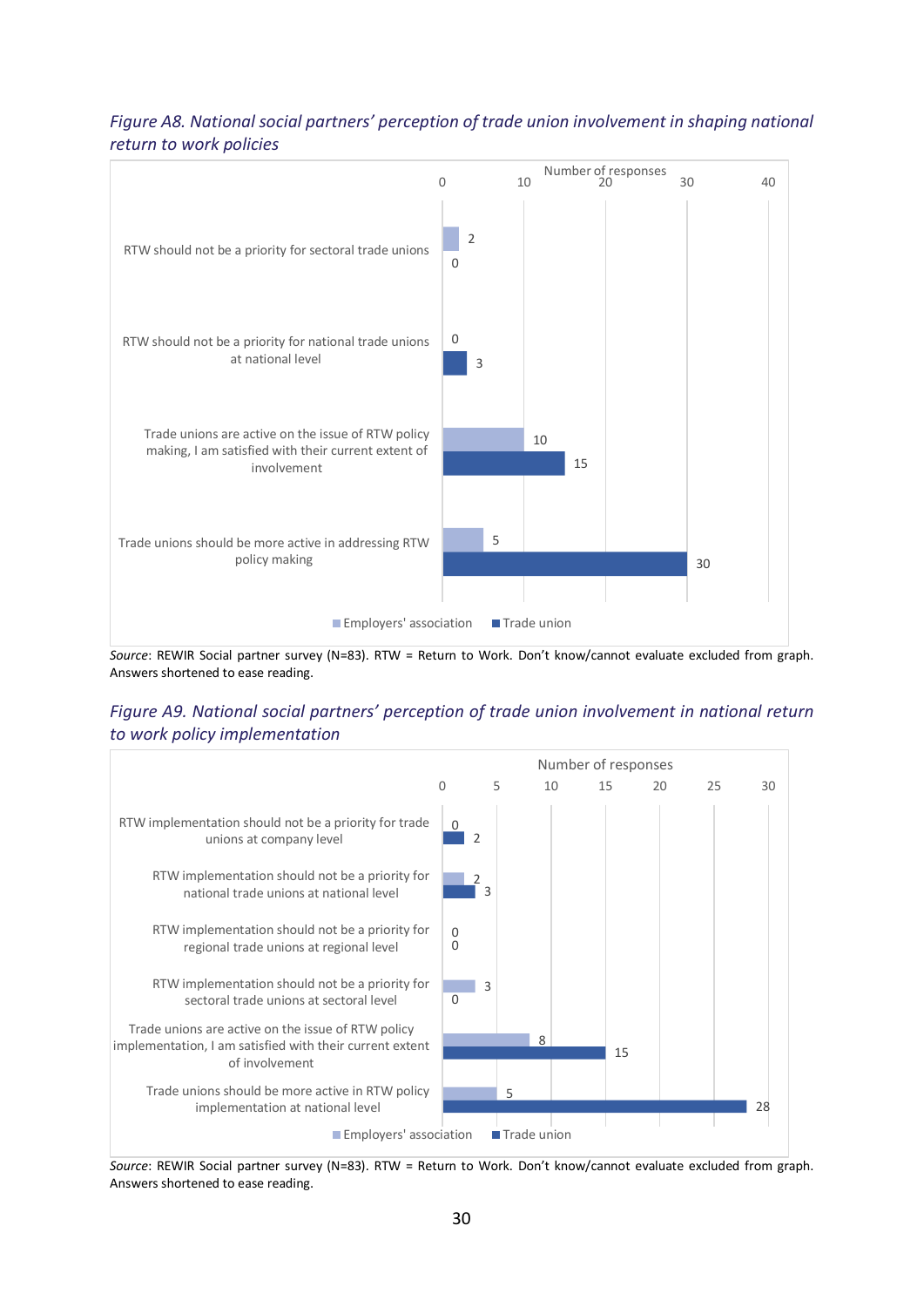#### <span id="page-30-0"></span>*Figure A10. National social partners' perception of employer associations' involvement in shaping national return to work policies*



*Source*: REWIR Social partner survey (N=83). RTW = Return to Work. Don't know/cannot evaluate excluded from graph. Answers shortened to ease reading.

#### <span id="page-30-1"></span>*Figure A11: National social partners' perception of employer associations' involvement in national return to work policy implementation*



*Source*: REWIR Social partner survey (N=83). RTW = Return to Work. Don't know/cannot evaluate excluded from graph. Answers shortened to ease reading.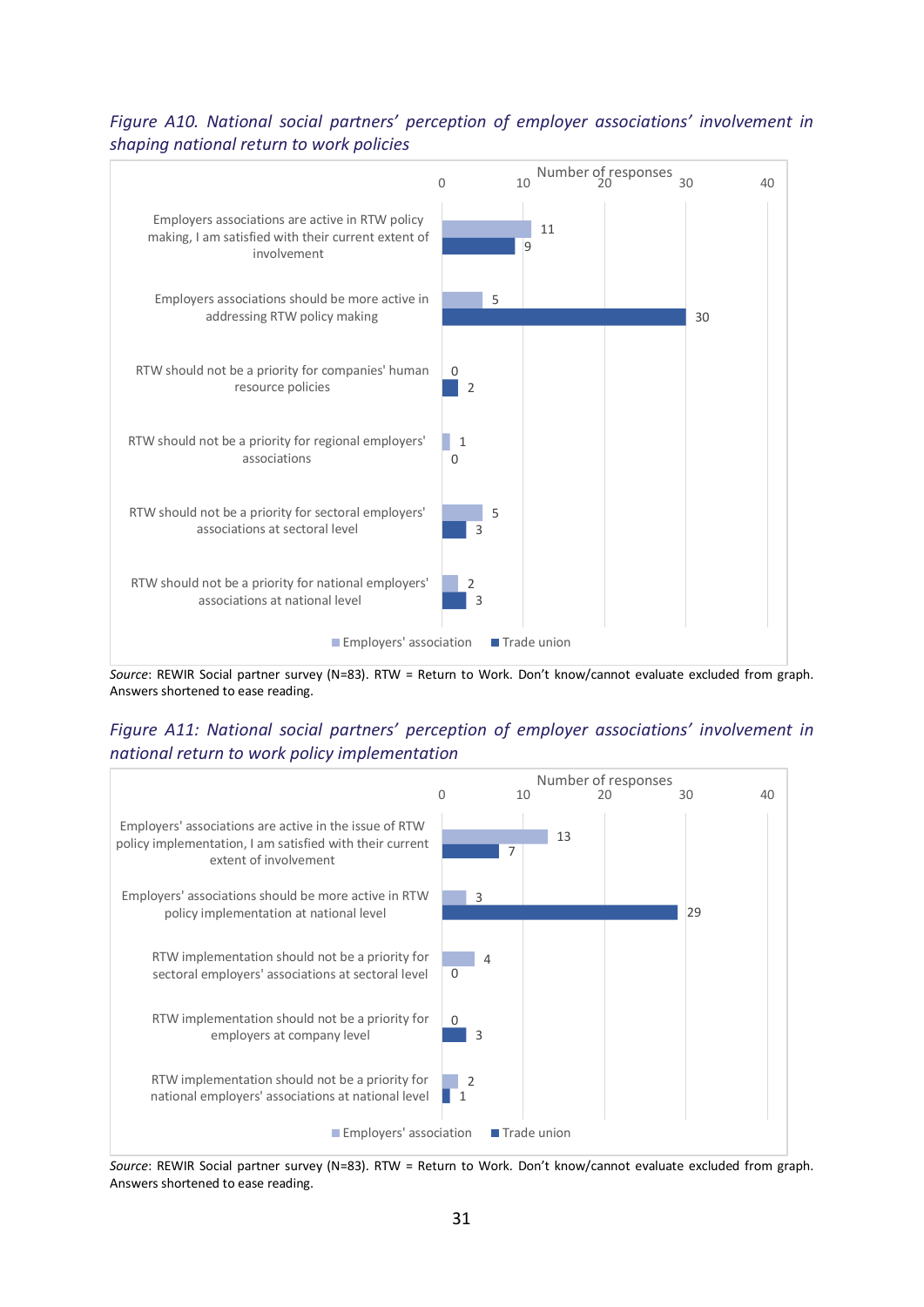#### <span id="page-31-0"></span>*Figure A12. National social partners' views on cooperation between stakeholders in return to work policy making*



*Source*: REWIR Social partner survey (N=83). RTW = Return to Work. Don't know/cannot evaluate excluded from graph. Answers shortened to ease reading.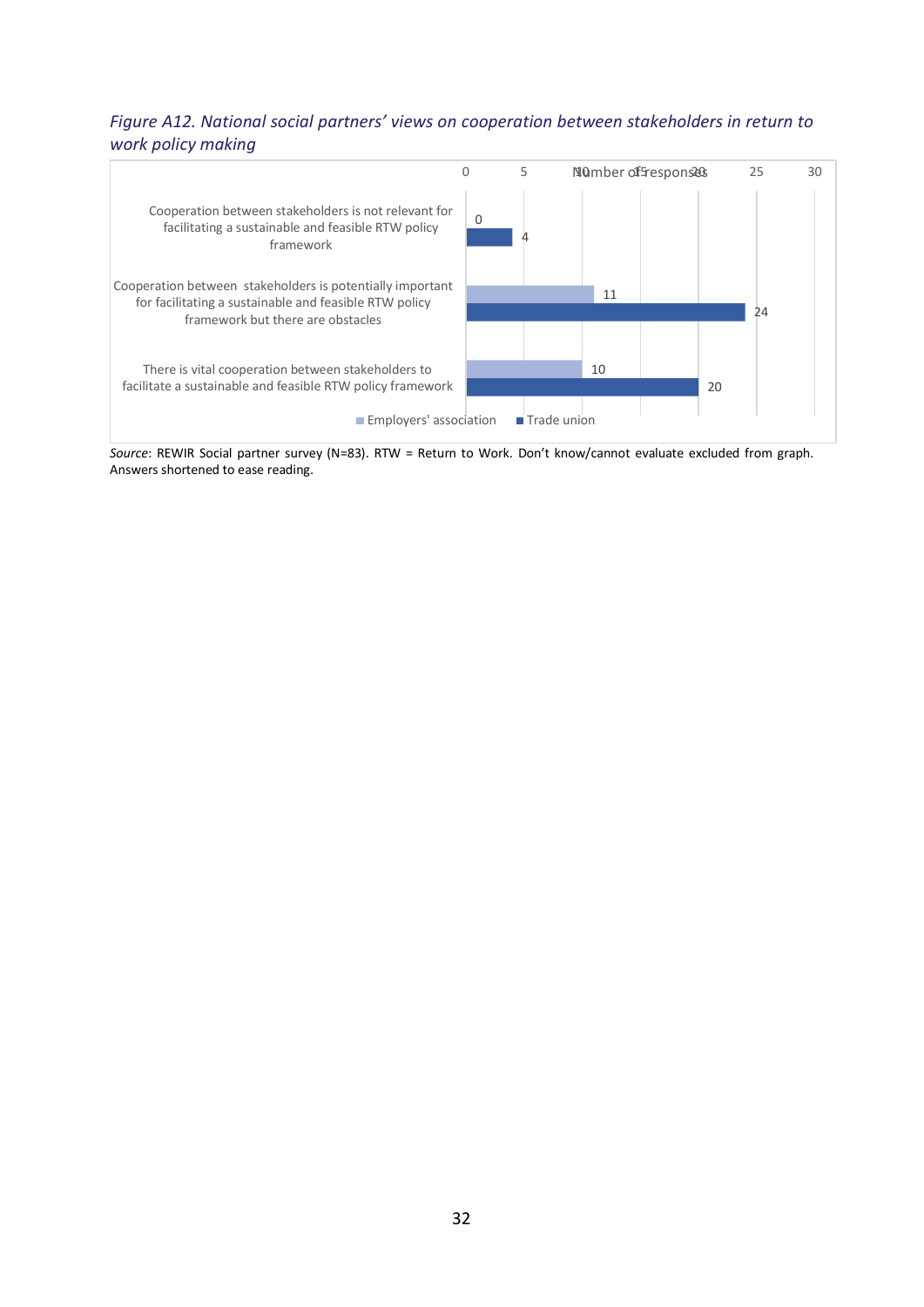#### <span id="page-32-0"></span>**A.3 Interview Questionnaire**

### Interview with EU level stakeholders on facilitation of return to work policies

### *REWIR - Negotiating return to work in the age of demographic change through industrial relations VS/2019/0075*

This interview is carried out in the framework of a study on **Negotiating return to work in the age of demographic change through industrial relations** (REWIR, project no. VS/2019/0075). The project is **commissioned by the European Commission (EC)** to the Centre for European Policy Studies (CEPS, Belgium), the Central European Labour Studies Institute (Slovakia), University of Tallinn (Estonia), Dublin City University (Ireland), ADAPT (Italy) and University of L. Blaga in Sibiu (Romania).

According to the EU Health Programme 2014-2020, a key priority of the EU 2020 strategy focuses on healthy ageing practices, good health standards of the working population and tackling chronic diseases in order to facilitate an active and healthy ageing. In particular, the project aims to evaluate the role of industrial relations actors in facilitating return to work of workers that face(d) chronic diseases and subsequent reintegration into the labour market in the case of a longer absence from work at the EU level as well as in selected EU Member States (Belgium, Estonia, Ireland, Italy, Romania and Slovakia).

The information provided during this interview will remain confidential. Final results will be presented in aggregate or anonymous form. Upon the respondent's agreement, the interview may be recorded to enable a transcript solely for research purposes.

#### **Definitions of key terms:**

**Chronic disease** is a disease of long duration and slow progression, which is not passed from person to person; for example, cardiovascular diseases, cancers, certain respiratory diseases and diabetes etc.

**Return to work (RTW)** refers to procedures and initiatives aimed at facilitating the workplace reintegration of persons who experience long term absence from work or work under restricted health conditions coupled with a reduction in work capacity or capability, which can be due to illness or invalidity.

**Return to work policies** refer to regulation at international, national or regional levels, which regulates the return to work after being diagnosed with illness or invalidity.

**Social dialogue** refers to interactions, such as negotiation, consultation or exchange of information, between or among social partners and public authorities.

**Trade union** is an organisation representing the interests of employees, where members can seek help and support in work-related issues.

**Employer association** is an organisation representing the interests of a group of employers.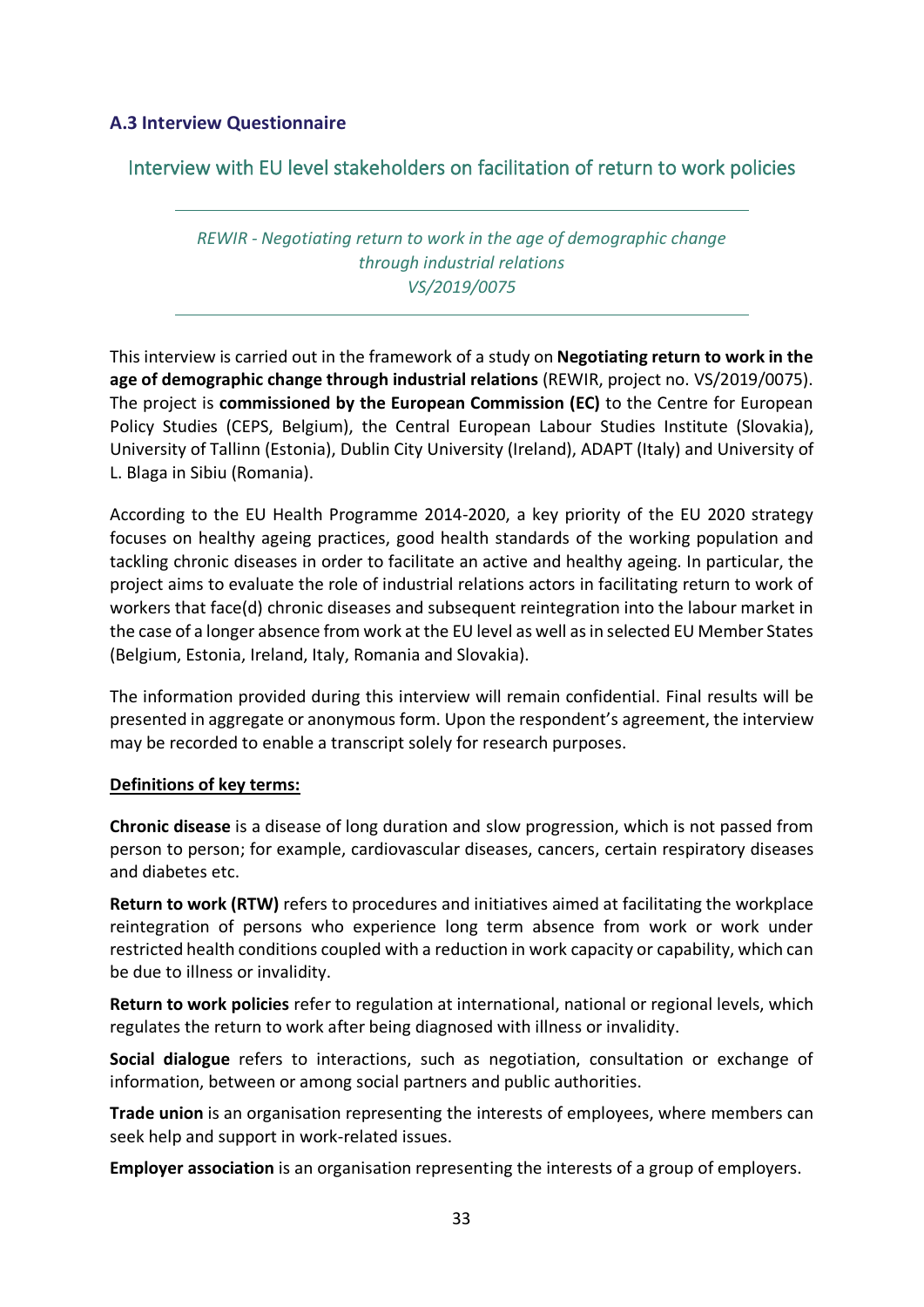#### *Interview information (for internal use only)*

| Date and time of interview     |  |
|--------------------------------|--|
| <b>Location of interview</b>   |  |
| <b>Name of interviewee</b>     |  |
| <b>Position of interviewee</b> |  |
| <b>Organisation name</b>       |  |
| <b>Organisation type</b>       |  |
| <b>Email of interviewee</b>    |  |
| <b>Phone of interviewee</b>    |  |
| <b>Interviewer</b>             |  |
| Country                        |  |

#### **Consent**

*I understand and consent that this interview will be recorded and used for research purposes. My name and personal information will not be released publicly, and all of the discussion will be anonymised. The results may only be presented in aggregate or anonymous form.*

| Name (please print) |  |
|---------------------|--|
| Signature           |  |
| Date                |  |

### Interview with EU level stakeholders on facilitation of return to work policies

# **A. Knowledge and interest in RTW policies after chronic disease and own role in RTW facilitation**

A1. To what extent does your organisation consider the prevalence of chronic diseases as a relevant issue within the labour market context at EU level?

A2. Is RTW after a chronic diseases part of your work agenda? What perspectives does your organisation take on return to work? Please describe the policy context of which you are aware.

A3. What do you consider to be your organisation's role in facilitating the return to work of the people with chronic diseases at EU level? Please describe.